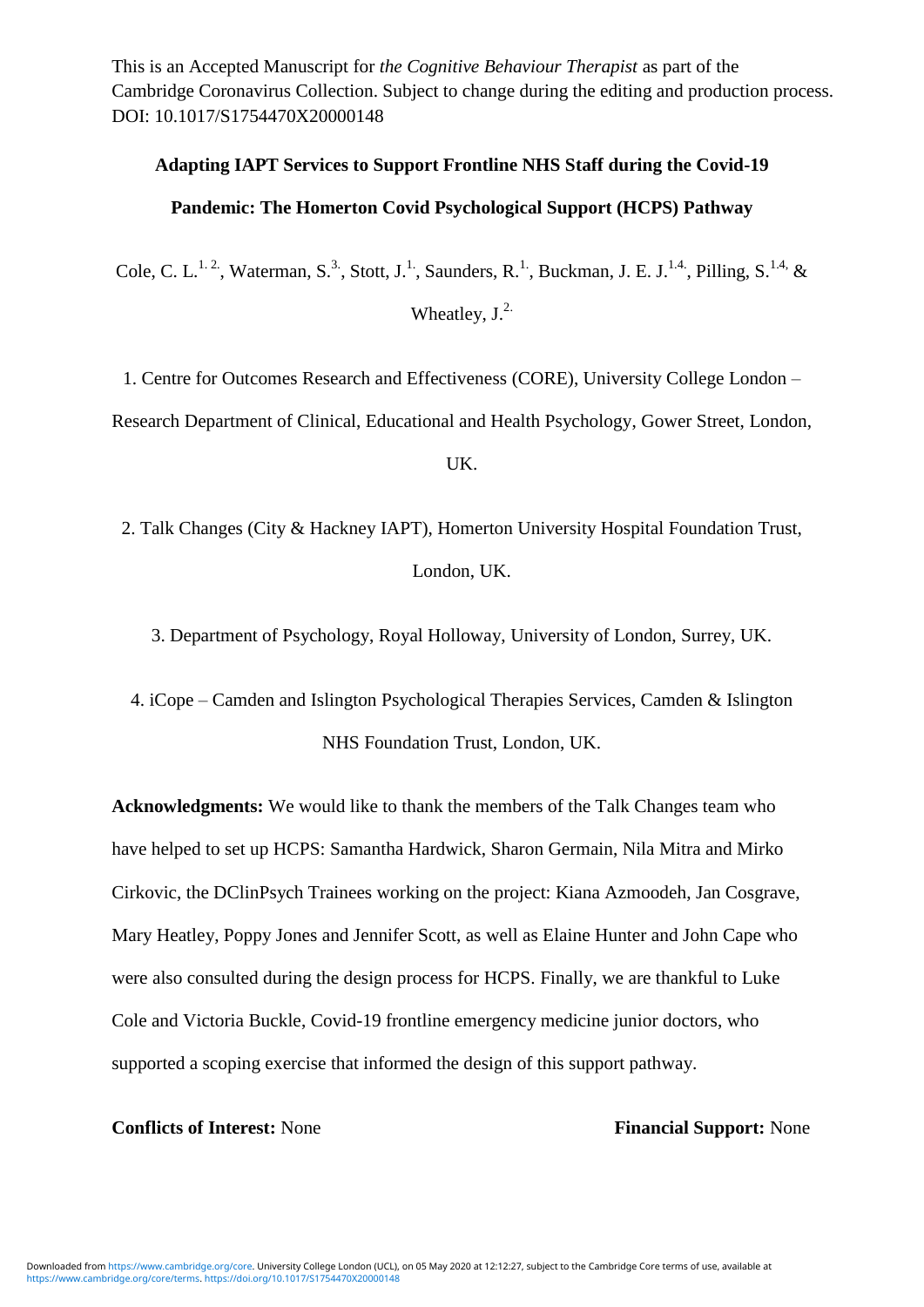**Abstract:** The Coronavirus (Covid-19) pandemic is exerting unprecedented pressure on NHS Health and Social Care provisions, with frontline staff, such as those of critical care units, encountering vast practical and emotional challenges on a daily basis. Although staff are being supported through organisational provisions, facilitated by those in leadership roles, the emergence of mental health difficulties or the exacerbation of existing ones amongst these members of staff is a cause for concern. Acknowledging this, academics and healthcare professionals alike are calling for psychological support for frontline staff, which not only addresses distress during the initial phases of the outbreak but also over the months, if not years, that follow. Fortunately, mental health services and psychology professional bodies across the United Kingdom have issued guidance to meet these needs. An attempt has been made to translate these sets of guidance into clinical provisions via the recently established Homerton Covid Psychological Support (HCPS) pathway delivered by Talk Changes (Hackney & City IAPT). This article describes the phased, stepped-care and evidence-based approach that has been adopted by the service to support local frontline NHS staff. We wish to share our service design and pathway of care with other IAPT services who may also seek to support hospital frontline staff within their associated NHS Trusts and in doing so, lay the foundations of a coordinated response.

**Keywords:** Disaster Response; IAPT; Cognitive Behavioural Therapy; Pandemics; Healthcare workers; Trauma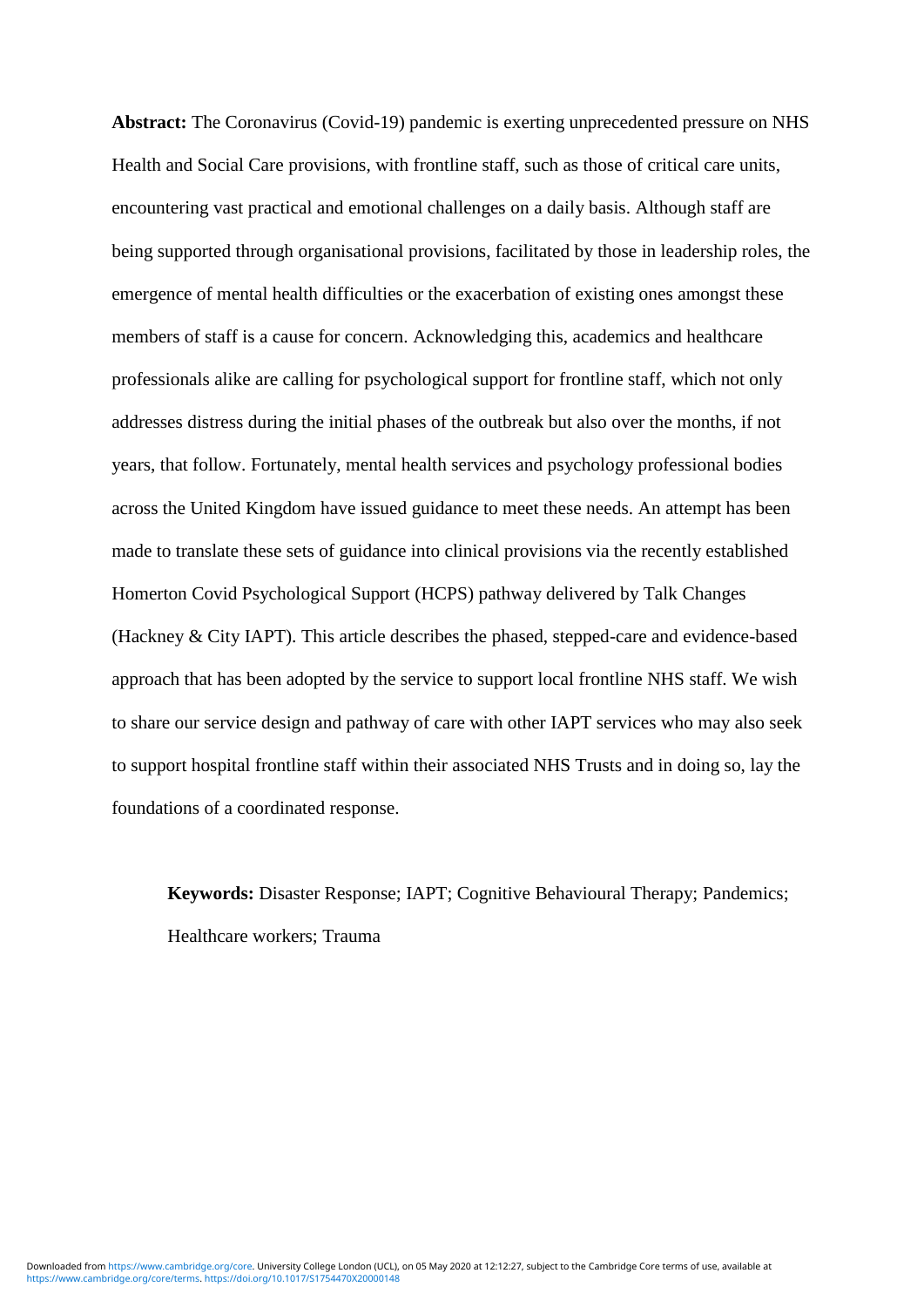#### **Key Learning Aims**

- (1) To understand the ways staff can be psychologically and emotionally impacted by working on the frontline of disease outbreaks.
- (2) To understand the ways in which IAPT services have previously supported populations exposed to crises.
- (3) To learn ways of delivering psychological support and interventions during a pandemic context based on existing guidance and research.

### **Introduction**

The Covid-19 pandemic is imposing pressure, unmatched since World War Two, on Health and Social Care provisions, with NHS hospital frontline staff of various roles and teams encountering vast practical and emotional challenges. Given this, the BMJ has described Covid-19 as a "physical and mental health epidemic", emphasising that during this "period of increased stress and uncertainty it is more important than ever for NHS staff to look after themselves" (BMJ, 2020; Unadkat & Farquhar, 2020). As stated by the World Health Organisation (WHO), healthcare workers are likely to encounter burnout, traumatic experiences and may use unhelpful coping strategies that can worsen their mental health. This has been indicated by research emerging from China, which found that frontline staff, especially those involved in the diagnosis and treatment of Covid-19 patients, reported high levels of symptoms consistent with insomnia, depression and anxiety disorders. Based on this, the authors issued the striking claim that "every clinician is also a patient" and declared that "special interventions to promote mental well-being in health care workers exposed to Covid-19 need to be immediately implemented" (Lai et al., 2020; Perlis et al., 2020). On the other hand, this viewpoint has been subject to criticism, whereby the difficulties faced by frontline staff are perceived as transient and normal emotional reactions to very difficult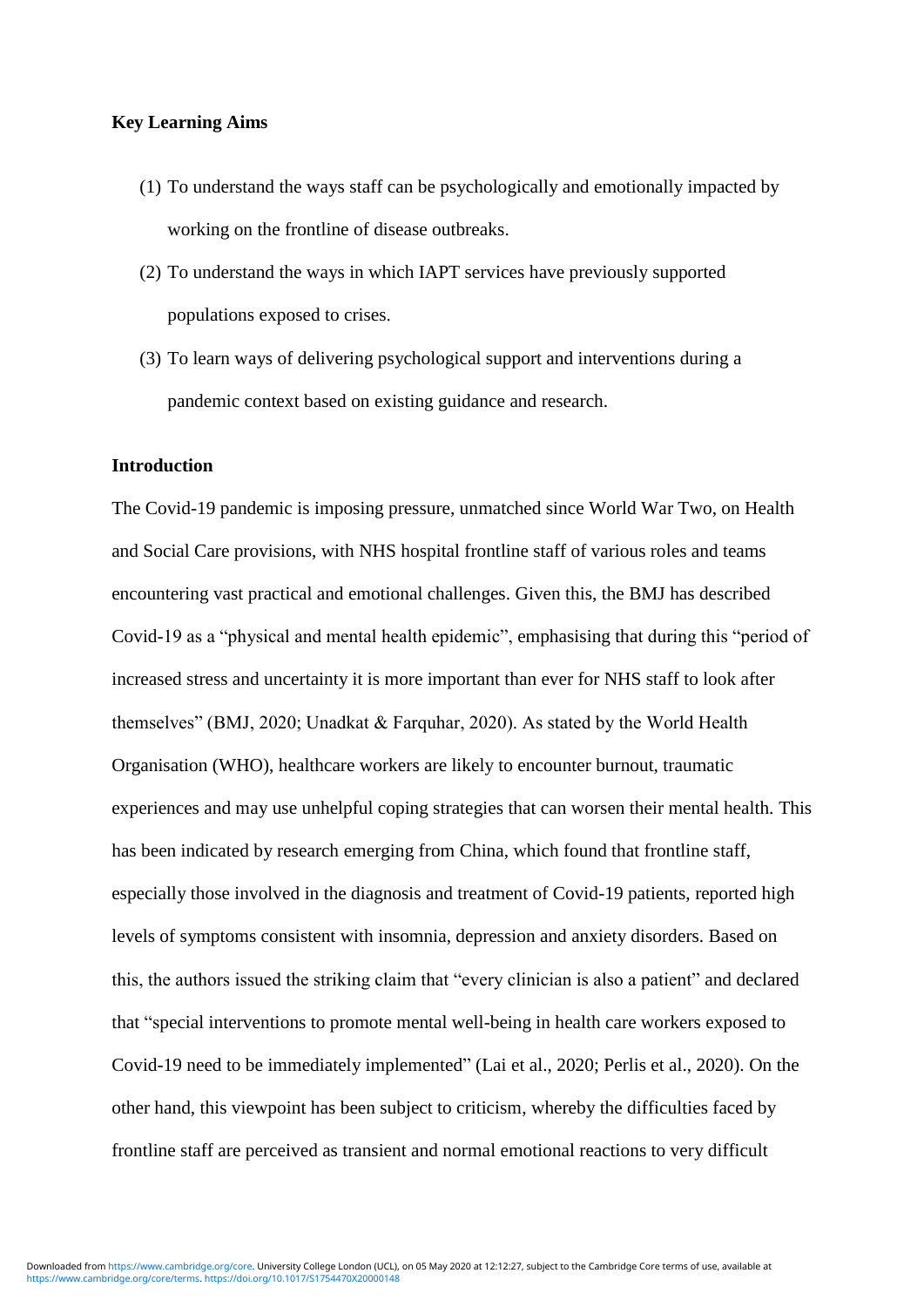circumstances, which are likely to subside over time given various resilience factors (Brooks, Dunn, Amlôt, Greenberg & Rubin, 2016). Although it is likely that this will be the case for some, research from the 2003 SARS outbreak found that around 10% of frontline workers, especially those who worked in high-risk roles or were quarantined, continued to show symptoms of anxiety or post-traumatic stress beyond the initial outbreak in 2006 (Wu et al., 2009). Due to these risks to staff mental wellbeing, which are likely to be prolonged beyond the initial peak of Covid-19 cases, the premise that the coordinated response need be "a marathon, not a sprint" is key (WHO, 2020). Therefore, it stands to reason that the psychological provisions for staff must adopt a phased approach as the pandemic unfolds. This has been echoed by the British Psychological Society (BPS), whose guidance outlines key principles in regard to supporting frontline staff across the three phases defined as the 'preparation', 'active' and 'recovery' phases. Each of these pose distinct challenges for frontline staff, requiring various forms of psychological input and care (BPS, 2020). Please see the cited article for a more in-depth description of this.

This article provides a summary of the research-informed guidance provided by experts and professional bodies to support mental health services in delivering psychological support for frontline staff. Furthermore, it seeks to highlight the likely prominent role of IAPT services in implementing this support given the effectiveness of the stepped-care model and its adaptability to respond to national or local crises. Finally, an outline is provided of the service delivery framework established by Talk Changes (Hackney & City IAPT) to support frontline Homerton Hospital University Foundation Trust frontline staff, which has become known as: 'Homerton Covid Psychological Support (HCPS)'.

#### **Guidance for Psychological Support for Frontline Staff**

Staff working on the frontline are likely to exhibit resilience and commonly use their own coping strategies. However, for many, coping strategies may become unhelpful or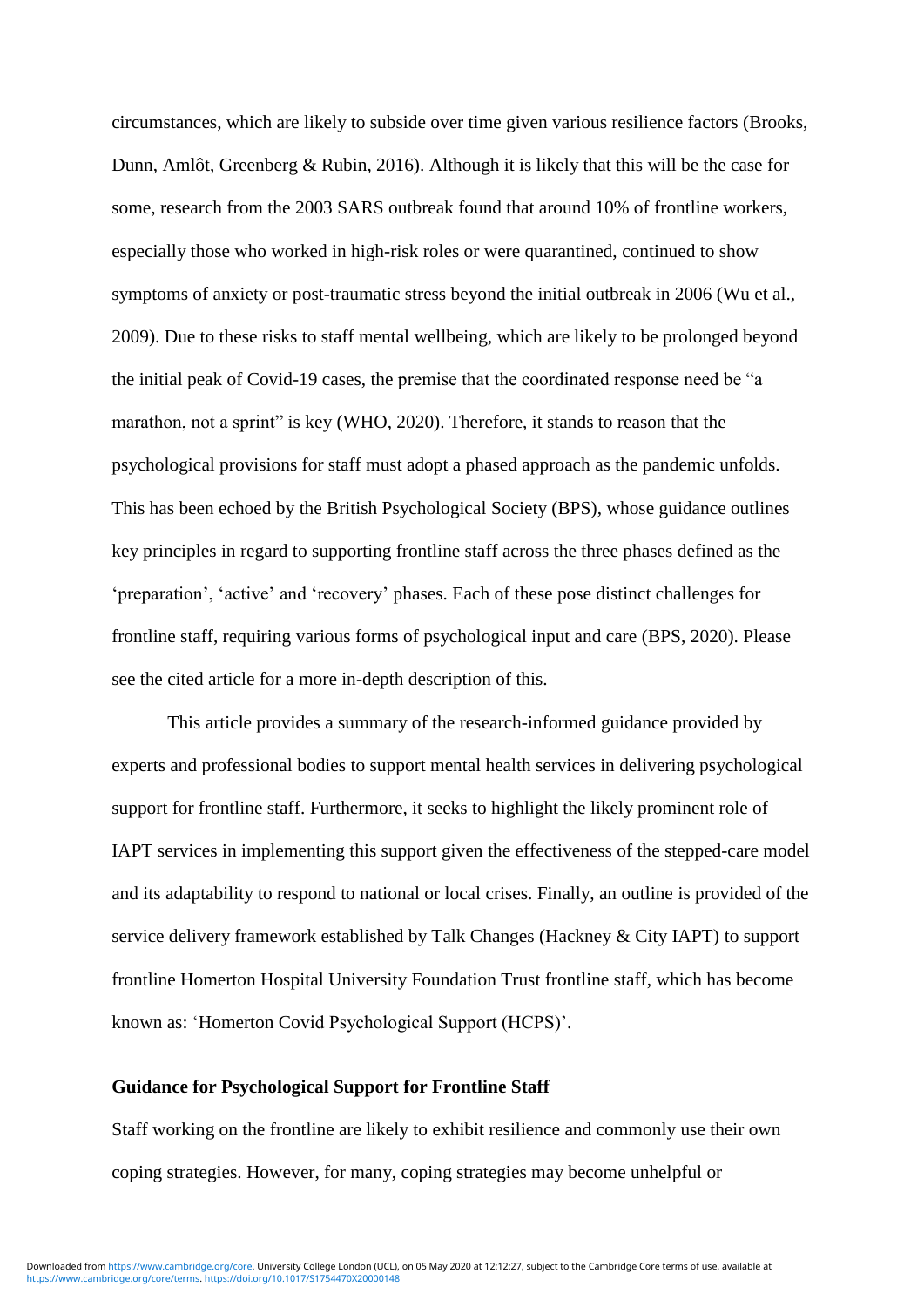experiences on the frontline may pose as a risk for the emergence of mental health difficulties or exacerbate existing ones (McKinley et al., 2019; WHO, 2020). Therefore, psychological interventions should aim to address the mental health difficulties that have emerged due to trauma or other distressing experiences on the frontline such as 'Moral Injury'. The latter, defined as "psychological distress that results from actions, or the lack of them, which violate someone's moral or ethical code", has been emphasised and viewed as a priority by experts (Greenberg, Docherty, Gnanapragasam, Wessely, 2020). For healthcare workers, this may include being unable to offer possibly life-saving treatment, such as ventilation, to some patients over others due to a lack of available resources (Dean, Talbot & Dean, 2020). Through moral injury, frontline staff are likely to develop negative thoughts, concerning themselves or others, accompanied by strong negative emotions (e.g. guilt), which over time can result in mental health difficulties including PTSD. The emergence of such difficulties are likely to be impacted by whether "they [staff] are supported, before, during, and after a challenging incident", reiterating the need for a phased approach (Greenberg et al., 2020). Furthermore, since these difficulties may originate from a multitude of potentially traumatising frontline experiences, specialists have stressed the importance of a traumainformed response across these phases. As summarised by the Covid Trauma Response Working Group, this will be achieved through delivering interventions that acknowledge various 'dos and don'ts', which echo the key principles of trauma-informed care (Billings et al., 2020; Sweeney & Taggart, 2018).

It is important to note that final year medical students, junior or formerly retired staff and volunteers are expected to be deployed to the frontline by various Trusts. Research strongly suggests that formal or pre-deployment training and experience in healthcare roles serve as protective factors (Brooks et al., 2015). Therefore, for these individuals in particular, psychological input may be a 'lifeline' when working in these teams and contexts, whilst they adjust to their new roles. Moreover, research suggests that clinical staff exhibit lower psychological resilience, especially if their hours are long, than administration staff (Sull,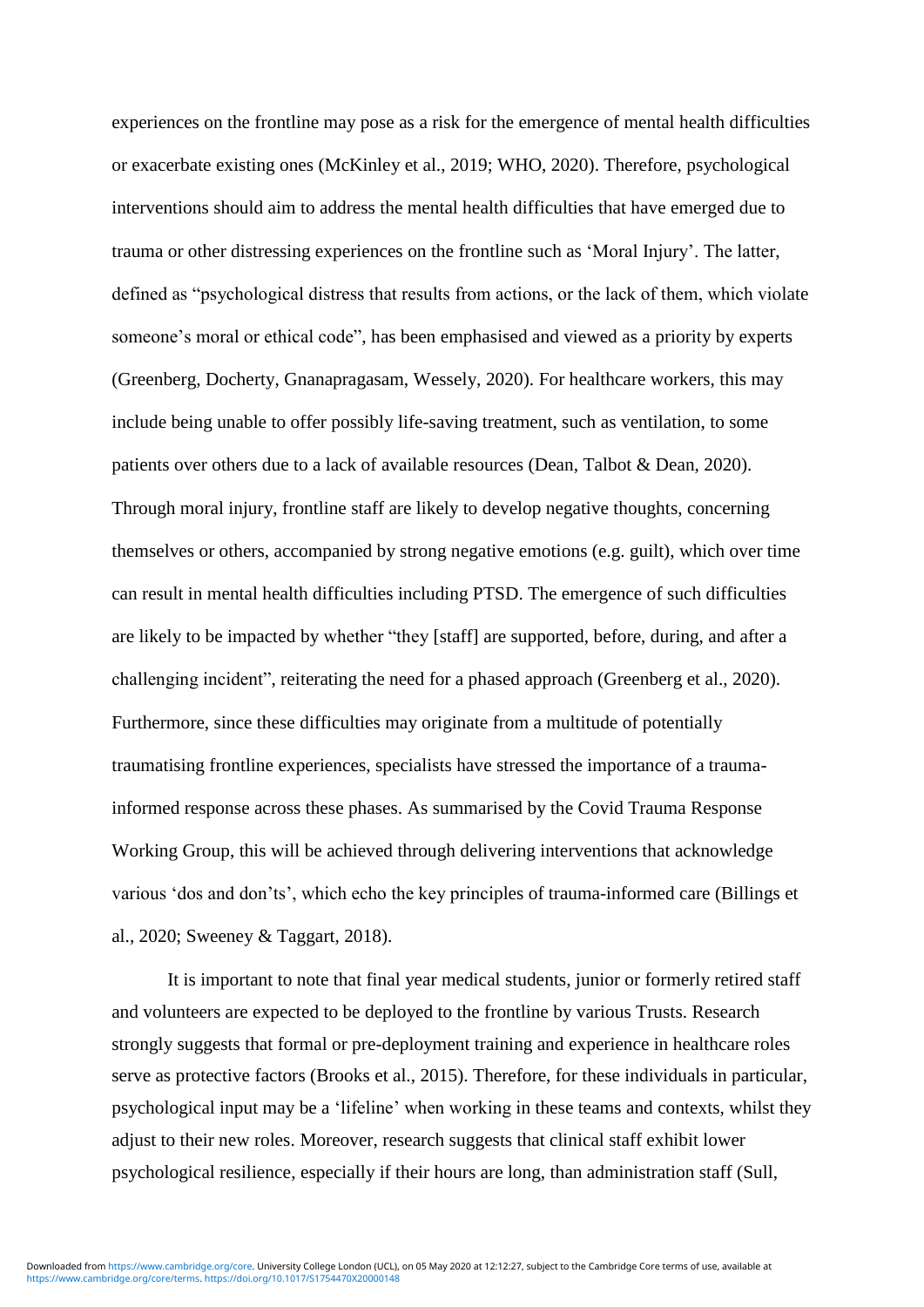Harland & Moore, 2015). The authors of the study suggest that this is due to a tendency for clinical staff to hesitate in taking up social or formal support. As a result, it is crucial for frontline leadership to promote uptake and for organisational efforts to be made to enhance the presence of psychological services to aid access for those in such clinical roles.

The timeframe and nature of psychological intervention has been debated, with several barriers to delivery highlighted. Drawing on accounts of staff support from China, an article in the Lancet stated: "The implementation of psychological intervention services encountered obstacles, as medical staff were reluctant to participate in the group or individual psychology interventions provided to them. Moreover, individual nurses showed excitability, irritability, unwillingness to rest, and signs of psychological distress, but refused any psychological help and stated that they did not have any problems" (Chen et al., 2020, p. 1). As an alternative to psychological intervention, staff suggested they wanted "more rest without interruption and enough protective supplies". This indicates that a majority of frontline staff were unwilling to engage with psychological support and secondly, that staff were more focused on practical support. This in line with the theoretical assumptions of Maslow's hierarchy of needs, which claims that individuals are less likely to address their psychological needs in basic needs remain unmet, including security and safety (Maslow, 1943). However, as always, there should be caution in generalising the contexts of one nation to another, along with the research findings that emerge from them. As such, one reason for the low uptake of psychological intervention amongst Chinese frontline staff may stem from socio-cultural factors, for example, Huang and colleagues (2019) suggests that recognition of mental health problems in China is low compared to other countries such as the UK. Therefore, low recognition of symptoms or stigma amongst Chinese frontline staff may be a reason for the claims reported by the Lancet and for this reason, update of psychological intervention amongst frontline staff in the UK context may differ; a possible hypothesis for further research. Regardless, it is clear that psychological support, such as our proposed model (HCPS) shouldn't be offered as a standalone or disconnected from other practical forms of support. Instead, it is important that psychological provisions are embedded in a wider framework of support (figure 1) and follows successful attempts to address practical issues through organisational efforts and effective leadership (Brooks, Dunn, Amlôt, Rubin & Greenberg, 2018).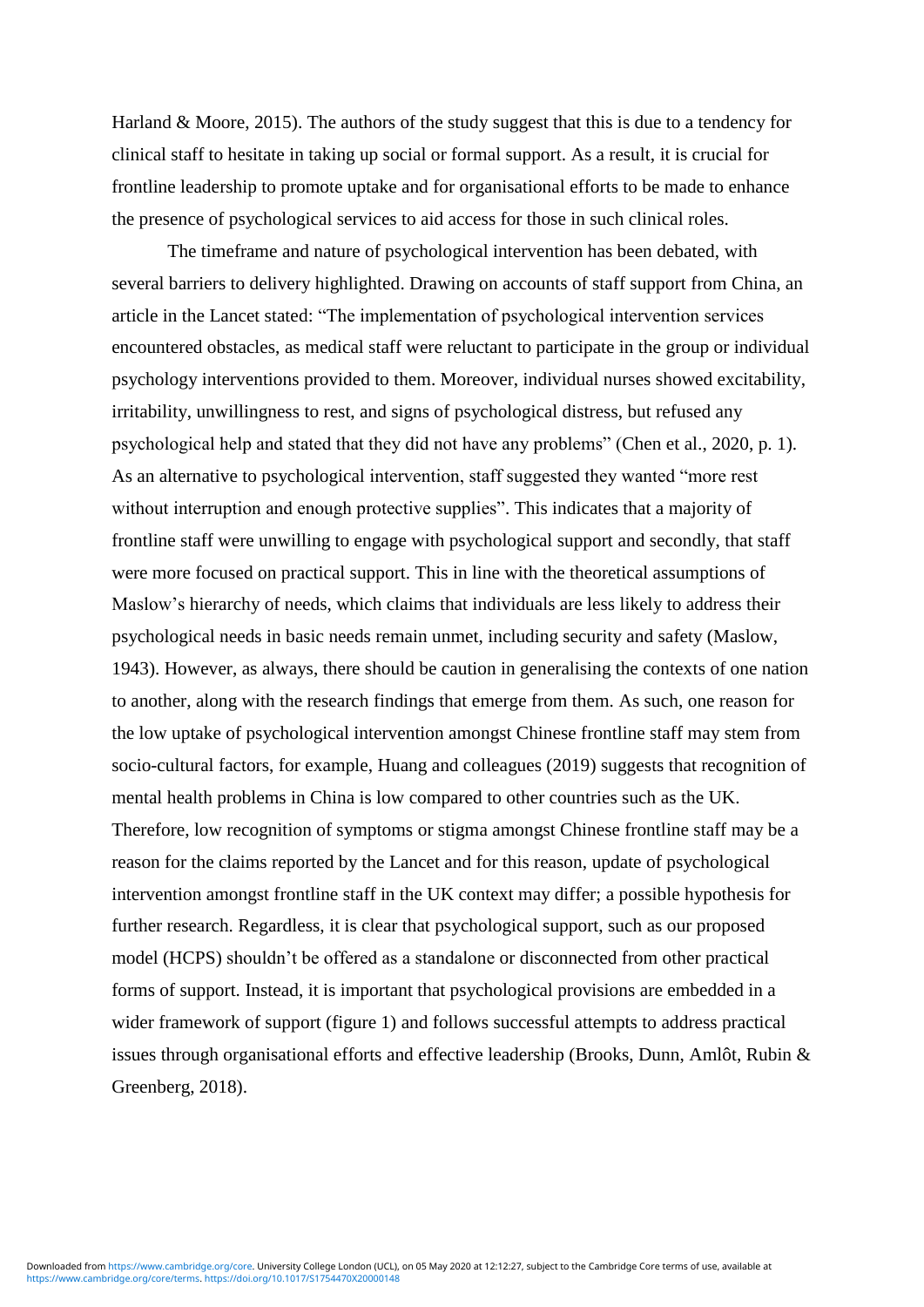# **Figure 1**

*The Role of Homerton Covid Psychological Support as part of the Stepped Psychological* 

*Response (BPS, 2020)*

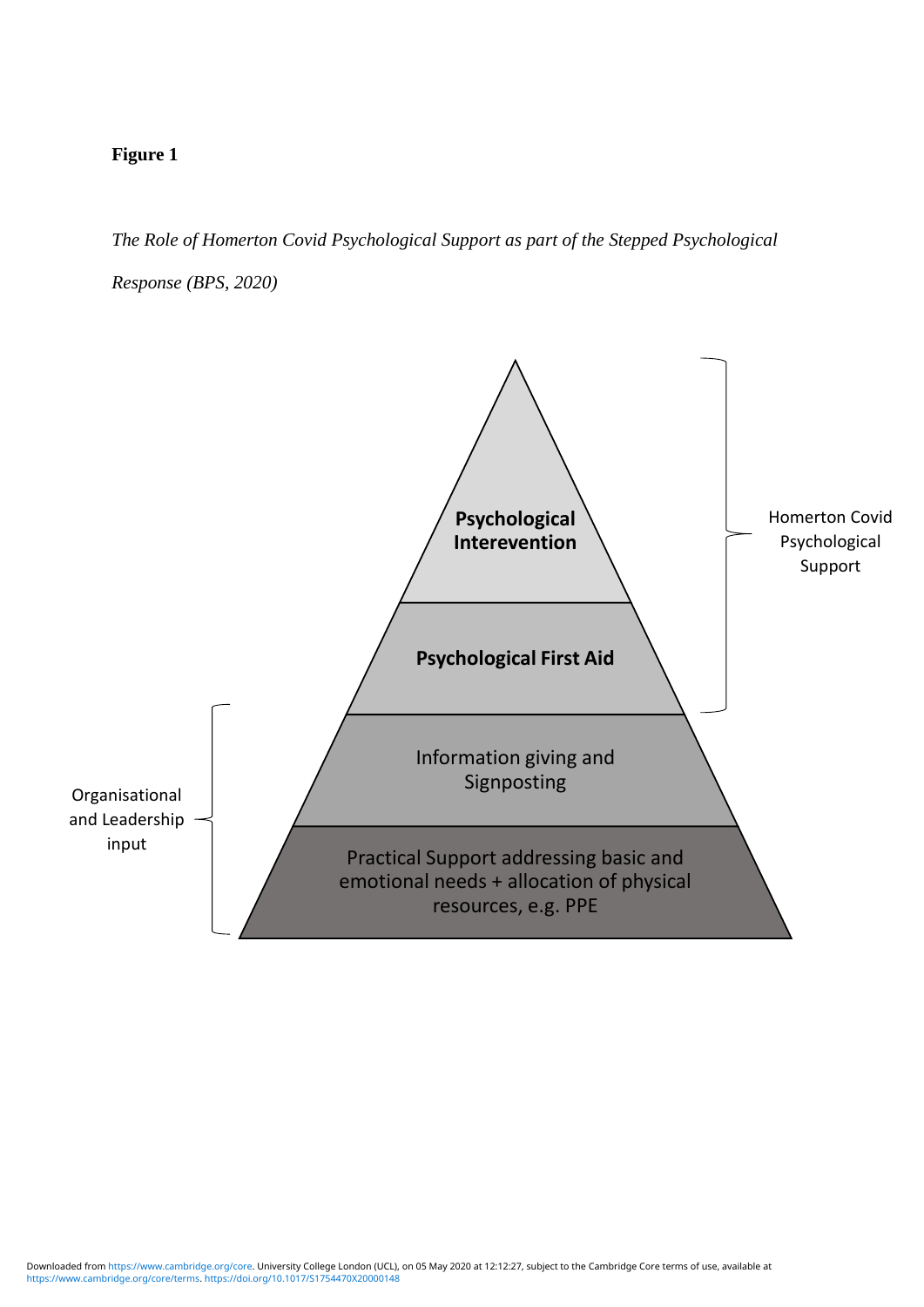Staff can also acquire psychological support from within frontline teams themselves, as well as less formal sources from their wider systems. Many hospitals in the UK currently have support structures in place for staff impacted by the emotional challenges related to their roles. This includes Schwartz rounds; an open yet facilitated forum for staff of all clinical and non-clinical roles to reflect on the emotional impact of their work. These have been shown to have positive benefits for the individuals that take part but also for the wider organsiation and its patients (Taylor, Xyrichis, Leamy, Reynolds & Maben, 2018; Flanagan, Chadwick, Goodrich, Ford & Wickens, 2020). Peer support groups have also been beneficial for the psychological and emotional wellbeing of nurses and doctors alike (Gerada, 2016; Jackson, 2018). In recent years, encouraging compassion amongst healthcare staff has become a target of team-based interventions. For example, 'Taking Care, Giving Care' rounds or 'Compassion Circles' have proven to be feasible and effective for enhancing staff emotional and psychological wellbeing (Flowers et al., 2018). Despite these beneficial team-based support structures, effective supervision and leadership remains as a cornerstone to supporting staff wellbeing (Babbin & Boles, 1996). In addition, frontline staff can seek support from non-formal sources situated within their wider systems, for example, during the 2014 Ebola epidemic staff reported religion, country-wide morale and community or family support as protective factors (Raven, Wurie & Witter, 2018).

#### **The Role of IAPT Services**

Since 2008, services under the Improving Access to Psychological Therapies (IAPT) programme have offered evidence-based psychological interventions to individuals with common mental health difficulties (anxiety disorders and depression) across England (Clark, 2011). These interventions, which have been predominantly CBT orientated, are delivered in line with guidance from the National Institute for Health and Care Excellence (NICE) that advocates a stepped-care model of service delivery, which has been shown to allow services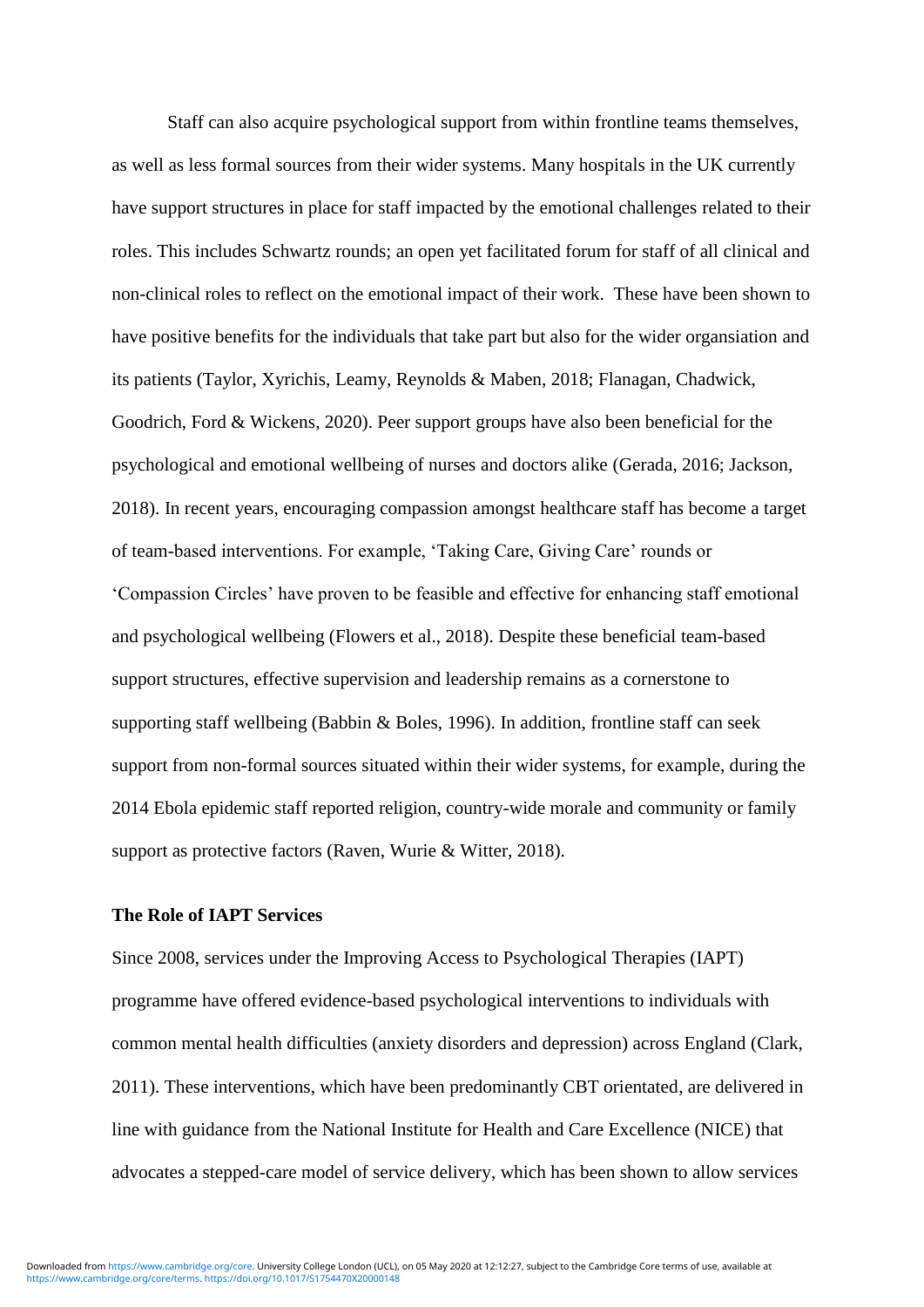to see more patients in a manner that is clinically and cost effective (NICE, 2011; Boyd, Baker & Reilly, 2019). As part of this model, a range of high-intensity interventions are recommended that have expanded beyond CBT to include Interpersonal Therapy (IPT), Couples Therapy, Dynamic Interpersonal Therapy (DIT) and Counselling for Drepression (CfD), as well as Eye Movement Desensitisation Re-processing Therapy (EMDR) for PTSD (NICE, 2018). Whilst undergoing these treatments, service users self-report their symptoms using psychometric measures that comprise the 'Minimum Data Set' (MDS) and anxiety disorder specific measures (ADSM). A full description of measures and conditions treated under IAPT services can be found via the IAPT manual (National Collaborating Centre for Mental Health, 2019). Through IAPT services, approximately one million individuals a year start treatment, with outcomes England-wide largely resembling those of efficacy studies (NHS Digital, 2020). However, a significant degree of variability in outcomes exists between services given organisational variables such as wait-times (which can exceed nine months), treatment dose offered and attendance rates. Furthermore, social deprivation has been found to impact the effectiveness of interventions, meaning that services in areas of high deprivation with possible inadequate funding are likely to experience a detriment in recovery rates (Clark et al., 2018; Delgadillo, Asaria, Ali & Gilbody, 2015).

In times of local or national crisis of a natural, man-made or industrial nature, individuals are more likely to develop mental health problems (Makwana, 2019). Although there is no rigorous published data to evidence this in the UK nationwide, it is expected that crises lead to a spike in referrals to mental health services, whilst many affected may not seek help as observed amongst emergency and frontline workers of the 2005 London Bombings (Brewin et al., 2010). Therefore, it is important for services to screen, assess and treat individuals, whilst paying careful attention to the nature of the crisis and the trajectory at which it unfolds; both of which may impact the emergence of mental health problems over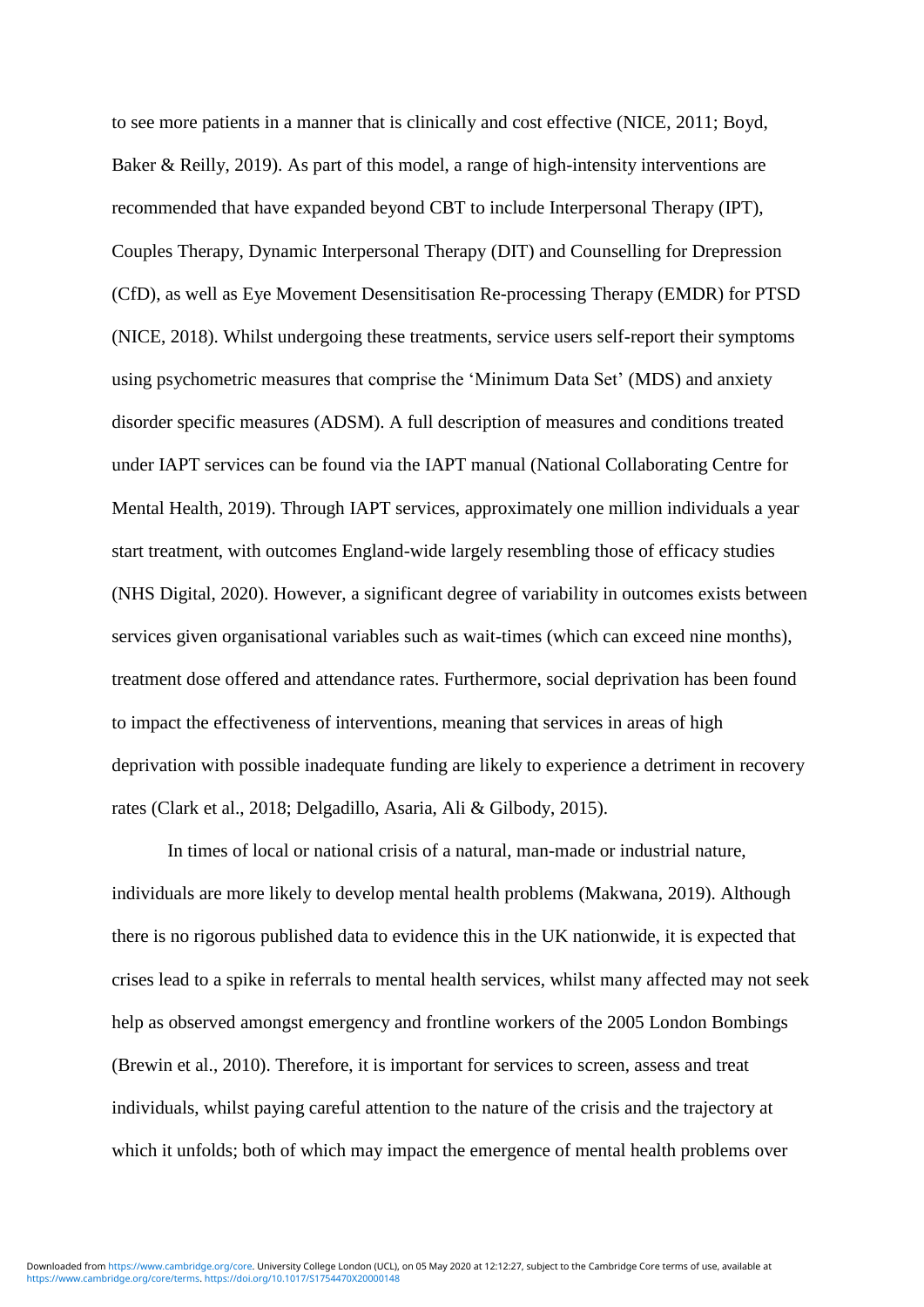time for the populations affected. This has been achieved by services and psychological care pathways that have been designed on or integrated into IAPT services. This includes but is not limited to The Ebola Psychological Support Service (EPSS), The Grenfell Health and Wellbeing Service (psychological therapy for communities affected by the Grenfell Tower fire) and the Trauma Outreach, Screen and Support Service for London Terrorist Incidents (Waterman et al., 2018; Hamilton & Heke, 2019; Albert, 2019). EPSS, which informed the service model described in this paper, sought to psychologically support Sierra Leonean nationals working on the healthcare frontline for non-government organisations (NGOs) during and after the 2014 Ebola epidemic. This was comprised of three phases based on the IAPT stepped-care model: (1) screening and psychological first-aid via a group format (2) workshops targeted commonly reported difficulties and (3) group Cognitive-behavioural therapy for anxiety and depression. EPSS, which has now ceased, was found to be effective in reducing mental health difficulties across the three phases. Meanwhile, the Grenfell Health and Wellbeing Service and the Trauma Outreach, Screen and Support Service for London Terrorist Incidents continue to operate, with largely good clinical outcomes reported outside of formalised studies (Hamilton & Heke, 2019; Albert, 2019). It is likely that these outcomes lend themselves, in part, to the features of the IAPT model such as supervisory structures, ease of access, stepped-care and the IT systems utlised that permit effective evaluation. Taking this into account, the IAPT model has proven itself in having the adaptability, workforce and existing infrastructures to coordinate a planned, phased and stepped-care approach for the emerging Covid-19 crisis. This approach will need to be sustained beyond the initial peak of the outbreak and throughout what is being described as the 'unseen curve'; a trajectory of mental health problems inflicted upon healthcare workers beyond their initial distressing and traumatic experiences (figure 2). Please note, this figure is solely conceptual.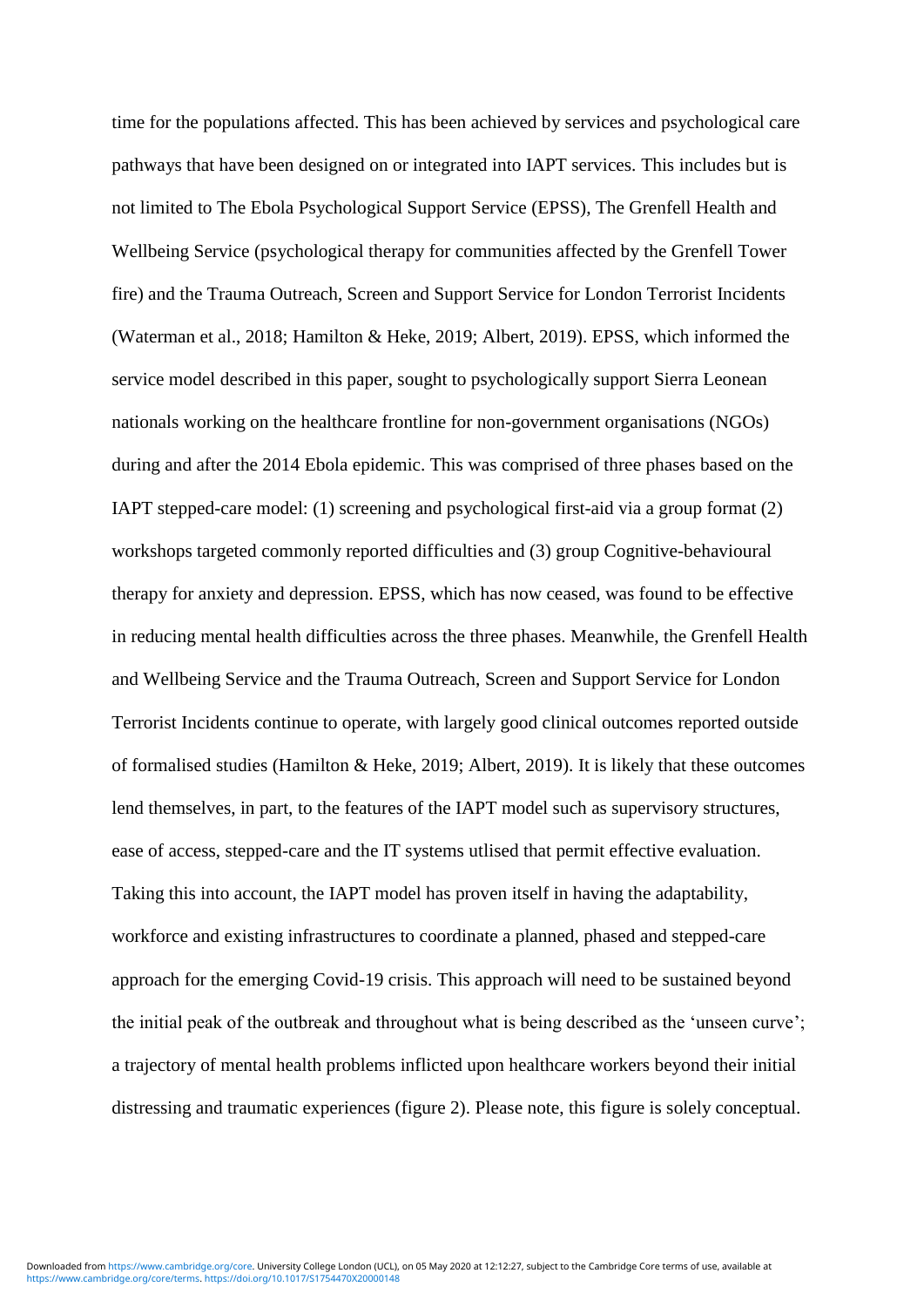### **Figure 2**

*The Conceptual 'Unseen Curve' of Covid-19 Related Mental Health Problems*



Time

#### **Homerton Covid Psychological Support (HCPS)**

Taking into account the above guidance, which has largely been informed by research, collectives of experts and professional bodies, we have designed a new care pathway for Homerton Covid-19 frontline staff: *Homerton Covid Psychological Support* (HCPS; figure 3), which has been approved by local directors. Individuals eligible for this support are defined as 'frontline workers' across health and social care provisions of Homerton University Hospital Foundation Trust. This includes but is not limited to doctors, nurses, midwives, paramedics, social workers, care workers and volunteers (Cabinet Office, 2020). Support will also be offered to those who uphold the sector without a clinical input such as cleaners, administrators and security personnel. An online portal has been established to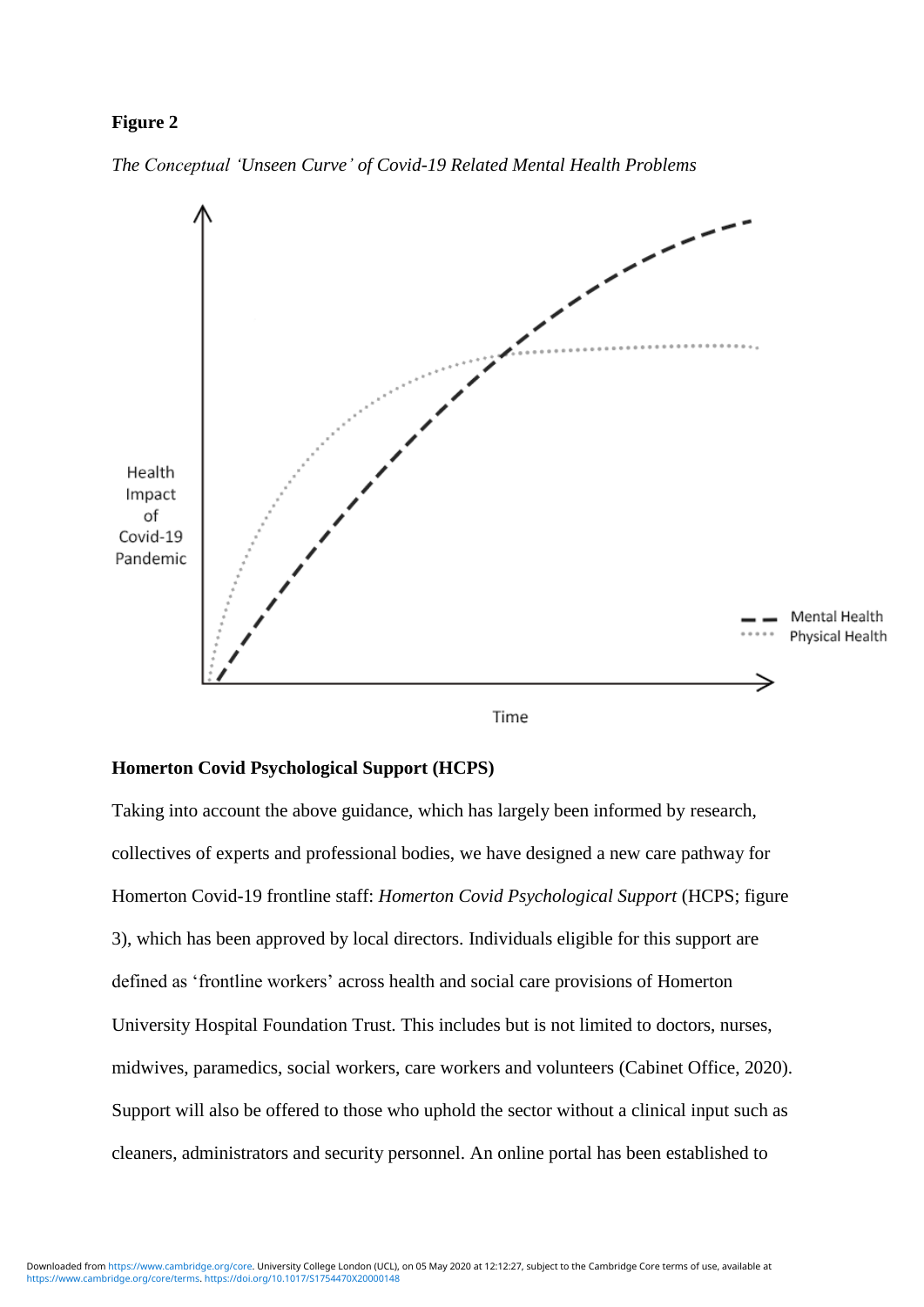receive self- or signposted-referrals, which will be promoted within the Trust by management, supervisors and the communications team, as well as through outreach initiatives. These referrals are accepted on the basis of the presence of distress that is deemed "*severe or persistent*" and after internal organisational support efforts made by the Trust have not been adequate in meeting psychological or emotional needs (Greenberg et al., 2020). Since no routine measures are used to track the psychological wellbeing of frontline staff, distress severity will be subjective to the member of staff and their supervisors. However, upon referral, IAPT standardised measures (the Minimum Data Set; MDS) will be completed by those referred to gauge the degree of distress associated with mental health symptoms, as well as functional impairment (National Collaborating Centre for Mental Health, 2019). Individuals that are below 'clinical caseness' will still be offered support as part of phases one and two (outlined below). If the individual declines HCPS, efforts will be made to signpost them to alternative forms of support that best meet their needs.

HCPS has been designed based on the previously mentioned Ebola Psychological Support Service (EPSS), which was designed and delivered by South London and Maudsley NHS Trust (SLAM). Please read Waterman and colleagues (2018) for a full description of the three-phased service model. EPSS has accumulated a body of preliminary evidence and feasibility has been indicated (Waterman et al., 2018; Waterman et al., 2019). Amongst those who took part in all phases of EPSS, improvement was observed on all measures of mental health difficulties included (standardised and bespoke). A group CBT anxiety and depression intervention for staff, resembling a low-intensity IAPT group, was also found to be effective for frontline staff as a standalone (Cole et al., 2020). It is important to note that all EPSS interventions and materials were based on those already delivered in IAPT services, i.e. Cognitive-Behavioural Therapy (CBT) of both low- and high-intensity. Therefore, we anticipated that the model would easily be adapted to the UK, NHS context. Inspired by the above we have plans to provide the following (figure 3), which will most likely operate during the 'active' and 'recovery' phases of the Covid-19 outbreak (BPS, 2020). We anticipate that these provisions will extend beyond the year that follows the initial peak of the outbreak.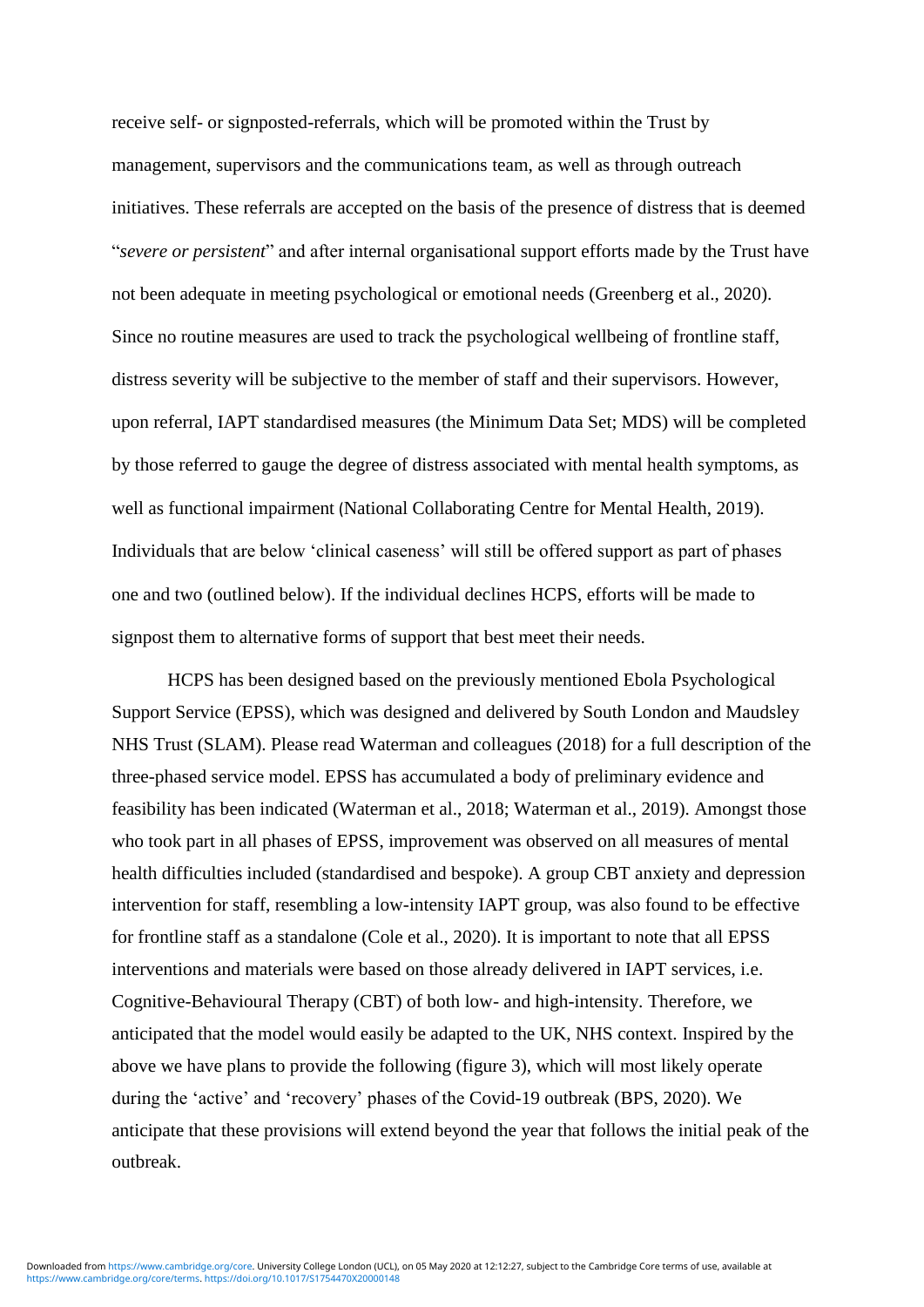## **Figure 3**



*HCPS Pathway for Frontline Staff Experiencing Mental Health Difficulties*

*Note.* Some cases are allocated directly from phase one to three due to having pre-existing mental health problems or severe symptoms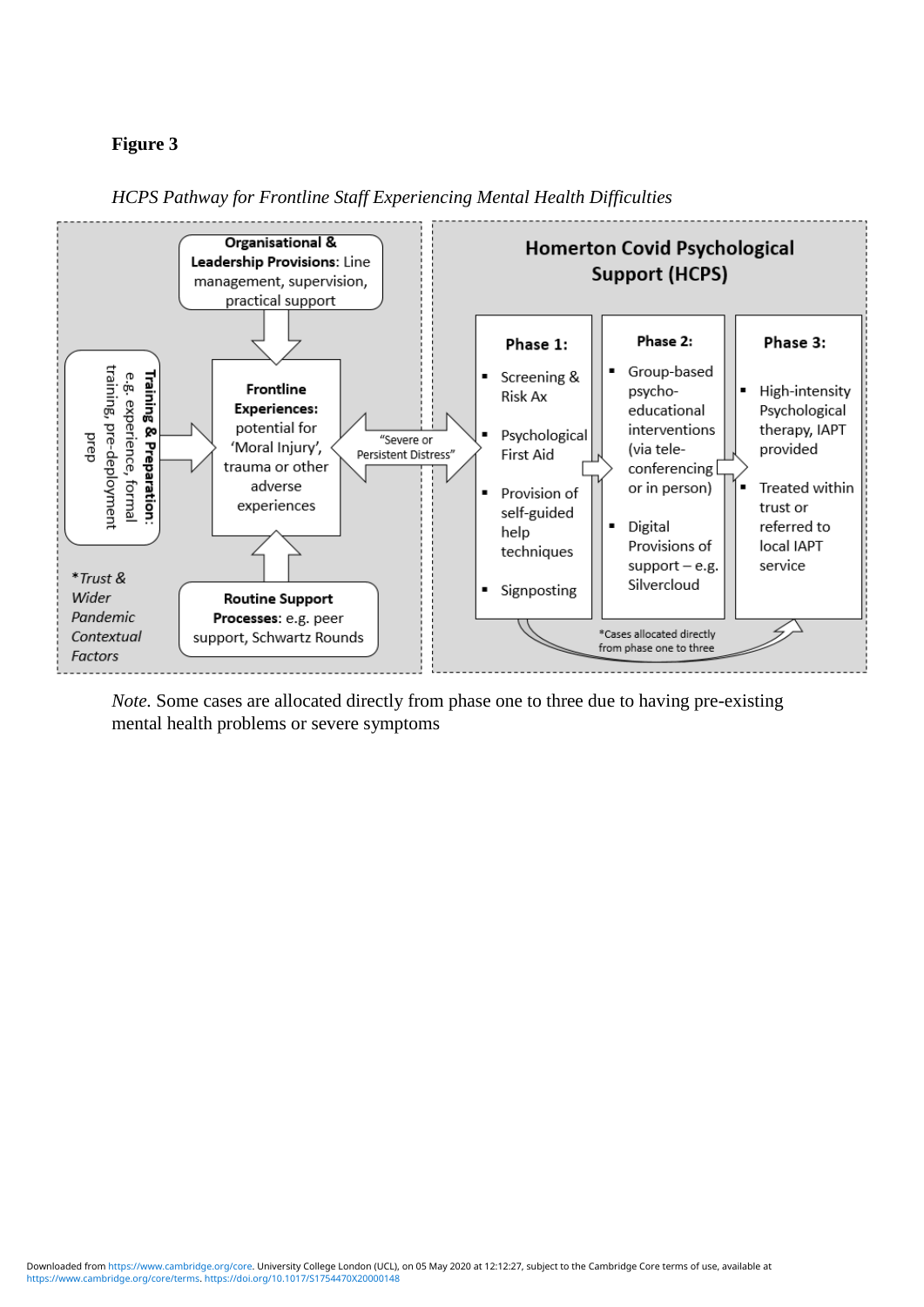**Phase 1.** A 'screening and psychological first aid' provision offered during the acute or 'active' phases of the outbreak (BPS, 2020). Referrals are received via a dedicated online portal. During the sessions conducted remotely, the practitioner will screen for mental health symptoms and conduct a risk assessment. Following this, they will facilitate the caller's recognition of their own coping strategies and resilience factors but also suggest some additional coping strategies. This will be formalised as a 'psychological wellbeing plan', which the frontline staff can implement in a self-guided manner. These are later reviewed by the practitioner. We paid careful attention in ensuring that this phase does not resemble single-session psychological debriefing, which can cause possible harm (Brooks et al., 2020). A copy of our phase one protocol can be requested via the corresponding author (CC).

**Phase 2.** CBT-based interventions, which can be facilitated in a group-format by a practitioner through video-conference technologies or at Homerton Hospital following socialdistancing measures. These sessions would cover the same topics as the EPSS: "simple coping strategies based on behavioural and cognitive approaches that staff could use as selfhelp" (Waterman et al., 2018; Cole et al., 2020). Difficulties addressed include stress, anxiety, unhelpful coping, bereavement and grief, low mood and sleep problems. It is important to note that peer support was a powerful enabling process for frontline staff engaging with EPSS interventions, strengthening the rationale for the group format outlined above. In addition to these CBT-orientated interventions, HCPS will also be providing the '20minCareSpace' pilot intervention to frontline staff on-site or remotely. Developed by Jones, Bradley and Waites as cited in Scior and Clements (2020), this brief intervention is based on the previously mentioned 'compassion circles' and has the aim of promoting selfcare and self-compassion amongst frontline staff to serve as a buffer against mental health difficulties. It will be facilitated by two psychological practitioners from the HCPS team.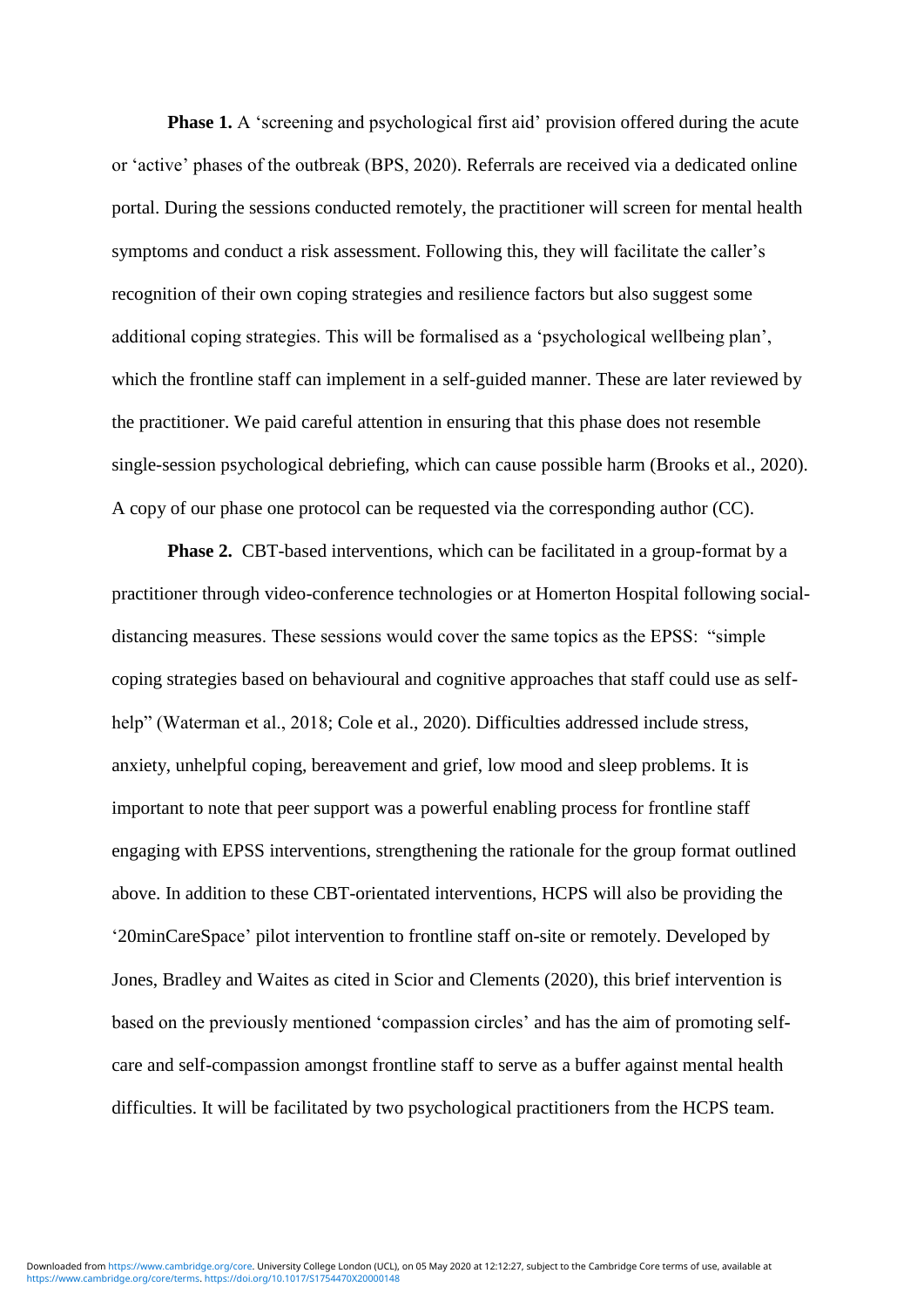**Phase 3.** a 'screen and treat' approach will be adopted, whereby frontline staff who have taken part in phase 1-2 yet have persistent difficulties, will be rapidly assessed and treated with NICE recommended interventions for mental health difficulties such as PTSD. Some individuals screened during phase one who have pre-existing mental health difficulties or are experiencing severe symptoms, as determined by interview and measures, will be directly allocated to phase three (figure 3). Outreach initiatives will also be conducted to encourage referrals from frontline staff who did not refer during the earlier during the early stages of the outbreak. This is important since it has been recognised that some of the most impacted crisis responders are hesitant to refer for support (Brewin et al., 2010). These phase three interventions will be provided by IAPT high-intensity practitioners. Overall, this phase shares similarities to the Psychological Trauma Outreach, Screen and Support Service for London Terrorist Incidents (Albert, 2019). Interventions can be delivered either by Talk Changes (City & Hackney IAPT) or by the local service associated with the frontline staff's residence. Given social-distancing measures, this therapy may continue to be delivered remotely (telephone or online), although during later phases of the outbreak face-to-face delivery may be possible.

**Supervision Structures**. Staff will receive routine supervision from a Consultant Clinical Psychologist as well as specialist skills supervision from a Consultant Clinical Psychologist who is part of the expert Covid Trauma Response Working Group. Given the nature of the support the workforce will be providing and due to the risks of secondary trauma, we will ensure sufficient training for clinicians and supervisors as well as 'supervision of supervision'.

**Remote Working.** Because of the social distancing measures brought in by the government to mitigate the spread of the Covid-19 virus, a significant proportion of the clinical work conducted in phases 1-3 will be completed remotely via the telephone or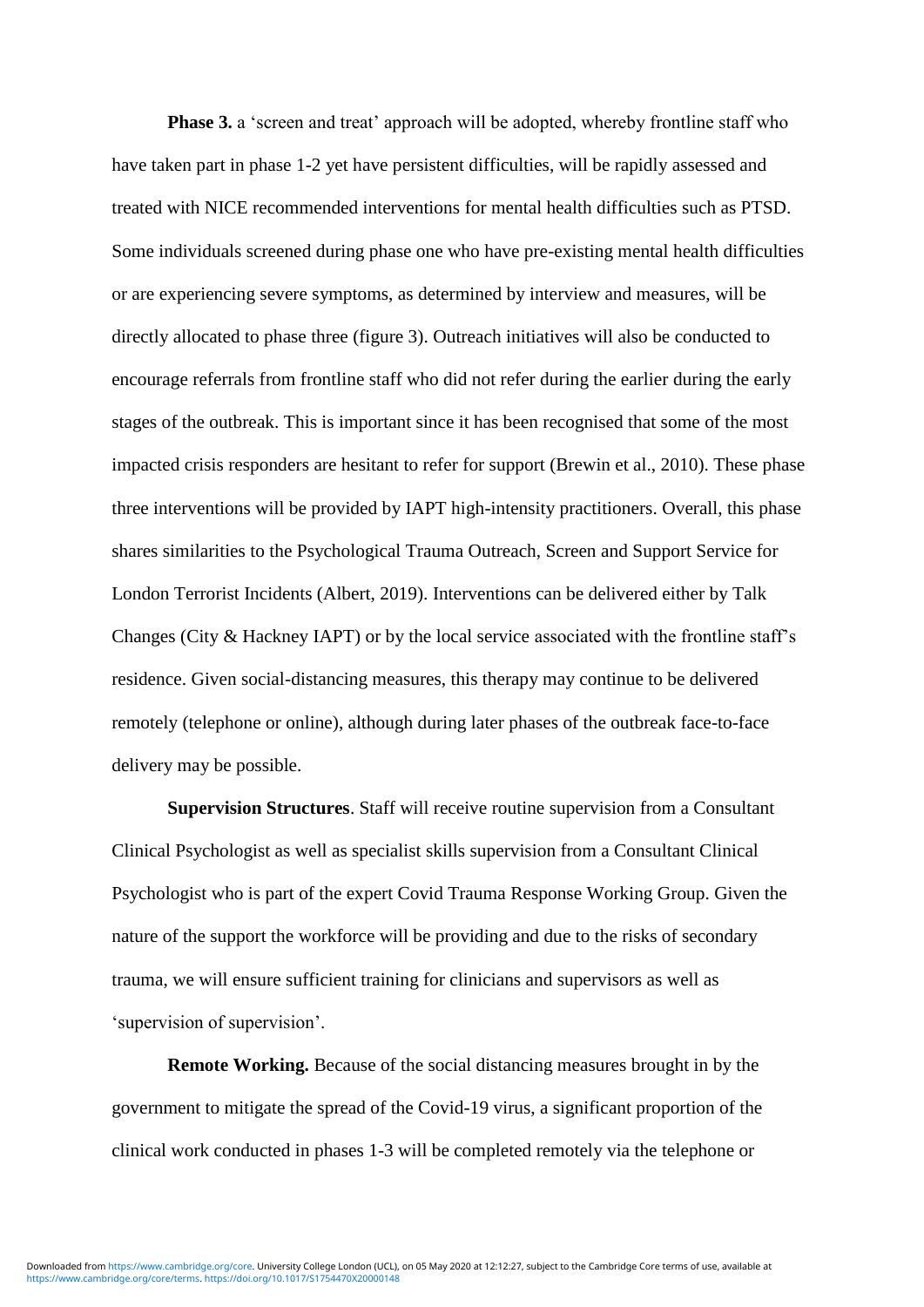internet (Public Health England, 2020). This format of therapy delivery has encountered scrutiny for its questioned likeness to 'real therapy'. More specific concerns have been raised about online facilitated therapy, for example, "the therapeutic alliance won't be as strong online" or "internet-based therapies won't be as effective as face-to-face therapy" (Thew, 2020, p. 4). However, by and large these concerns have been counterbalanced by evidence that suggests therapy of this format is effective, albeit different to therapy as 'normal'. Above all, an undeniable strength of remote therapy, given social distancing, is its ability to enhance the availability and accessibility of psychological support (Thew, 2020). Similarly, telephone delivered therapy has faced similar critiques, although research indicates that it remains able to provide the basis for a working alliance; a foundation of effective psychological support (Turner, Brown & Carpenter, 2017).

**Cultural Adaptation.** The workforce of NHS services is highly diverse both in nationality and ethnicity, with one in five (20.7%) from a Black, Asian and Minority Ethnic (BAME) background and 13% from overseas nations. More specifically, it's estimated that around 29.7% of medical staff, which predominantly form the 'frontline' are 'Asian', whilst 4.6% were 'Black', 2.5% 'Chinese' and 3.2% 'Mixed'. Within inner London boroughs such as Hackney (the borough of Homerton Hospital), BAME individuals make up a greater proportion of the NHS workforce (NHS Digital, 2019). This is of upmost importance for mental health services to consider when delivering mental health interventions for frontline staff. Firstly, the cultural and ethnic diversity of staff needs to be acknowledged with appreciation of the inequality and social injustice that exists between dominant and minority groups. Individuals from minority groups are more likely to experience discrimination, adversity and trauma; both risk factors for mental health difficulties (Levinson, 2010). Furthermore, according to the intensive care national audit & research centre (ICNARC), BAME individuals made up 35% of approximately 2000 recorded Covid-19 cases who were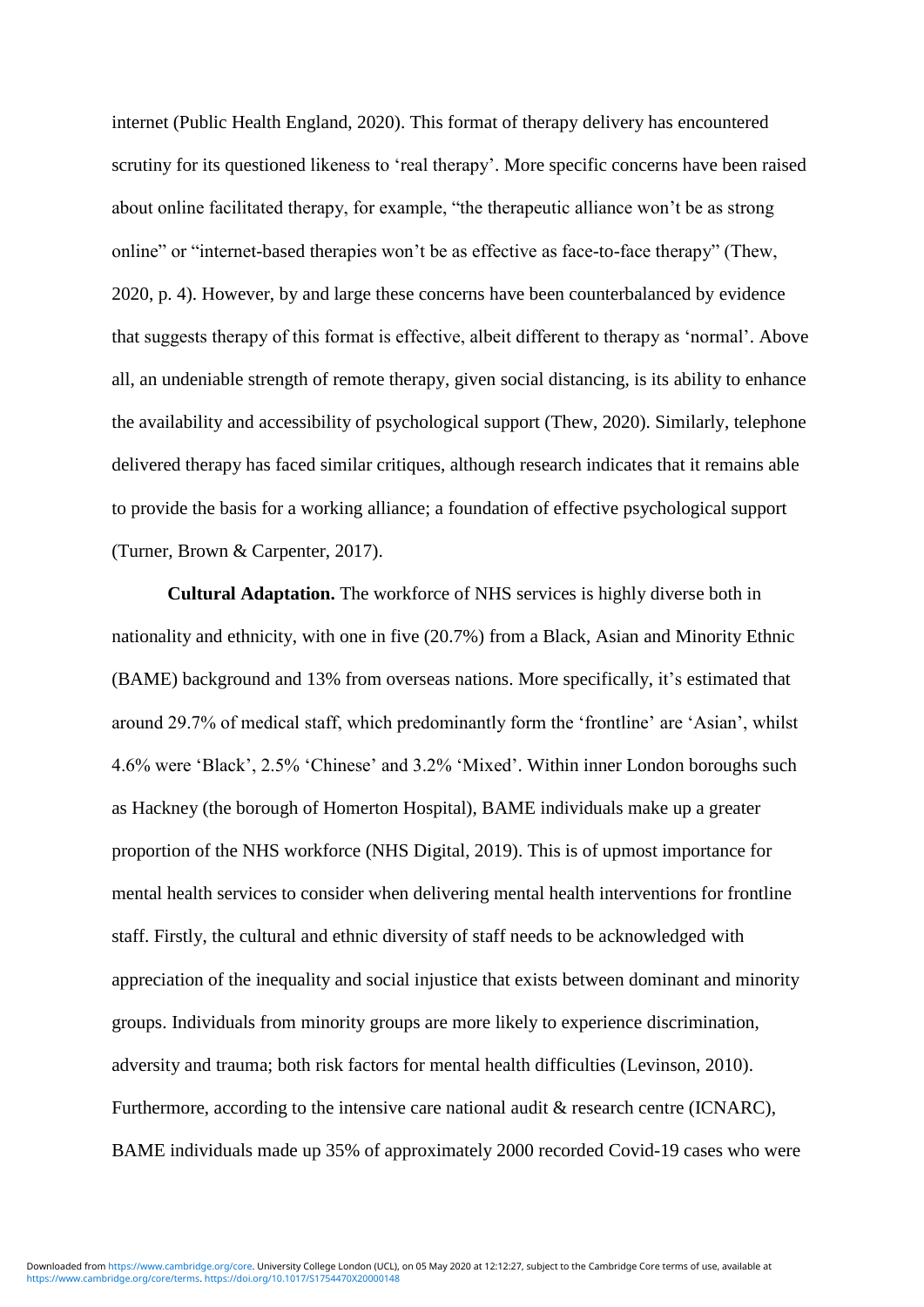hospitalised whilst form only 13% of the UK population (ICNARC, 2020). However, the reason for this disproportionate impact of the virus on BAME individuals is unknown. One possibility is that pre-existing health inequalities have resulted in poorer underlying health within some BAME individuals, therefore, increasing their risk of developing severe and possibly life-threatening symptoms. This, which may exacerbate fear of infection, on top of the experiences of the frontline, may make BAME staff particularly vulnerable to mental health difficulties during the unfolding pandemic. As a result, HCPS is striving to acknowledge and overcome barriers that exist in the existing mental health system (especially during outreach and screening), to improve service access for BAME staff (Beck, 2019). Secondly, the interventions delivered to frontline staff of diverse backgrounds need to be adapted to take into account the differing conceptualisations of mental health and 'recovery' between cultures. Acknowledging this, the HCPS provisions delivered by its workforce will be closely monitored in regard to cultural competency as described by Sue, Zane, Nagayama Hall & Burger (2009). This will include case conceptualisation and supervision that recognises the therapist-client interactions impacted by cultural context as described by Elleithy (2014).

**Evaluation Plans.** We intend to conduct a process evaluation covering the feasibility, acceptability and initial effectiveness of the service, drawing on the MRC 'evaluating complex interventions' guidance (Moore et al., 2015). Standardised measures, commonly used in IAPT, will be used, where possible, across the phases. This is comprised of the Patient Health Questionnaire-9 (PHQ-9; Kroenke, Spitzer & Williams, 2001), the Generalised Anxiety Disorder-7 (GAD-7; Spitzer, Kroenke, Williams & Lowe, 2006) and the Work and Social Adjustment Scale (WSAS; Mundt, Marks, Shear & Greist, 2002). The Traumatic Screening Questionnaire (TSQ; Brewin et al., 2002) will also be used across all phases to screen for and actively monitor trauma symptoms (NICE, 2018). The findings in regard to the pilot evaluation of the 20minCareSpace intervention offered during phase two will be included in the overall pilot evaluation being conducted by UCL (Scior & Clements, 2020).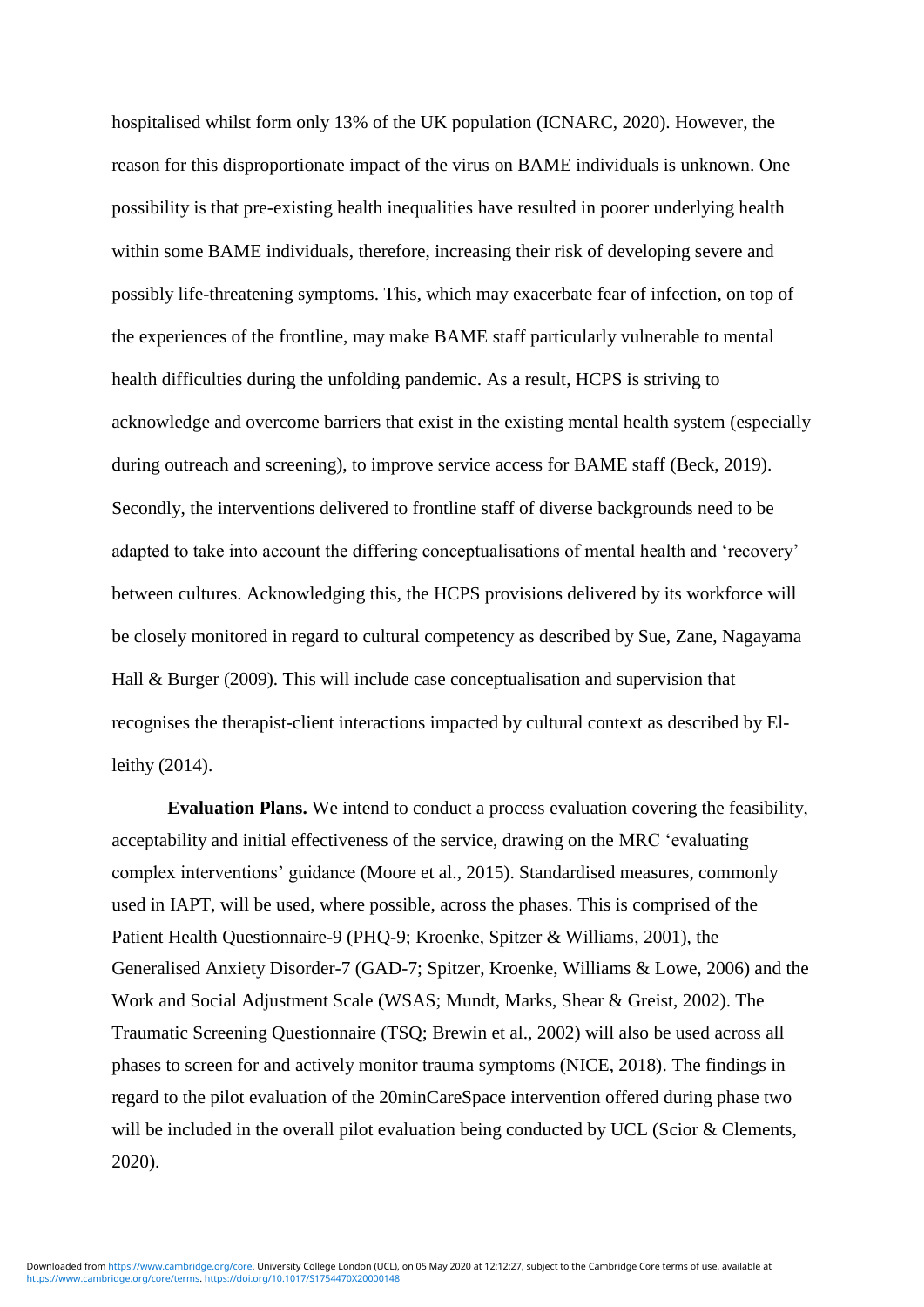### **Concluding Remarks**

We hope to share our care pathway for frontline staff with other IAPT services who are planning similar approaches. In doing so, we hope to formulate a coordinated response to offering psychological support to hospital staff via pre-existing IAPT service infrastructures and workforces. We welcome requests to share our materials and invite other services to adopt our approach.

### **Key Practice Points**

- (1) CBT have been delivered for frontline staff in disease outbreak settings based on the stepped-care IAPT model.
- (2) These interventions would benefit from being phased to meet the needs of the frontline staff as they change depending on the stage of the outbreak.
- (3) Interventions will require adaptation, given social distancing and due to the diversity of NHS frontline staff.

### **Further Reading**

- For an example of a CBT orientated service for frontline disease outbreak staff, see the papers evaluating the Ebola Psychological Support Service (Waterman et al., 2018; Waterman et al., 2019; Cole et al., 2020).
- For expert guidance regarding the support required for frontline staff, see Greenberg and colleagues (2020).
- Thew (2020) provides an excellent review of research related to IAPT interventions delivered via the internet.
- El-leithy (2014) explains the ways in which a CBT therapist can work in a manner that is sensitive to culture and diversity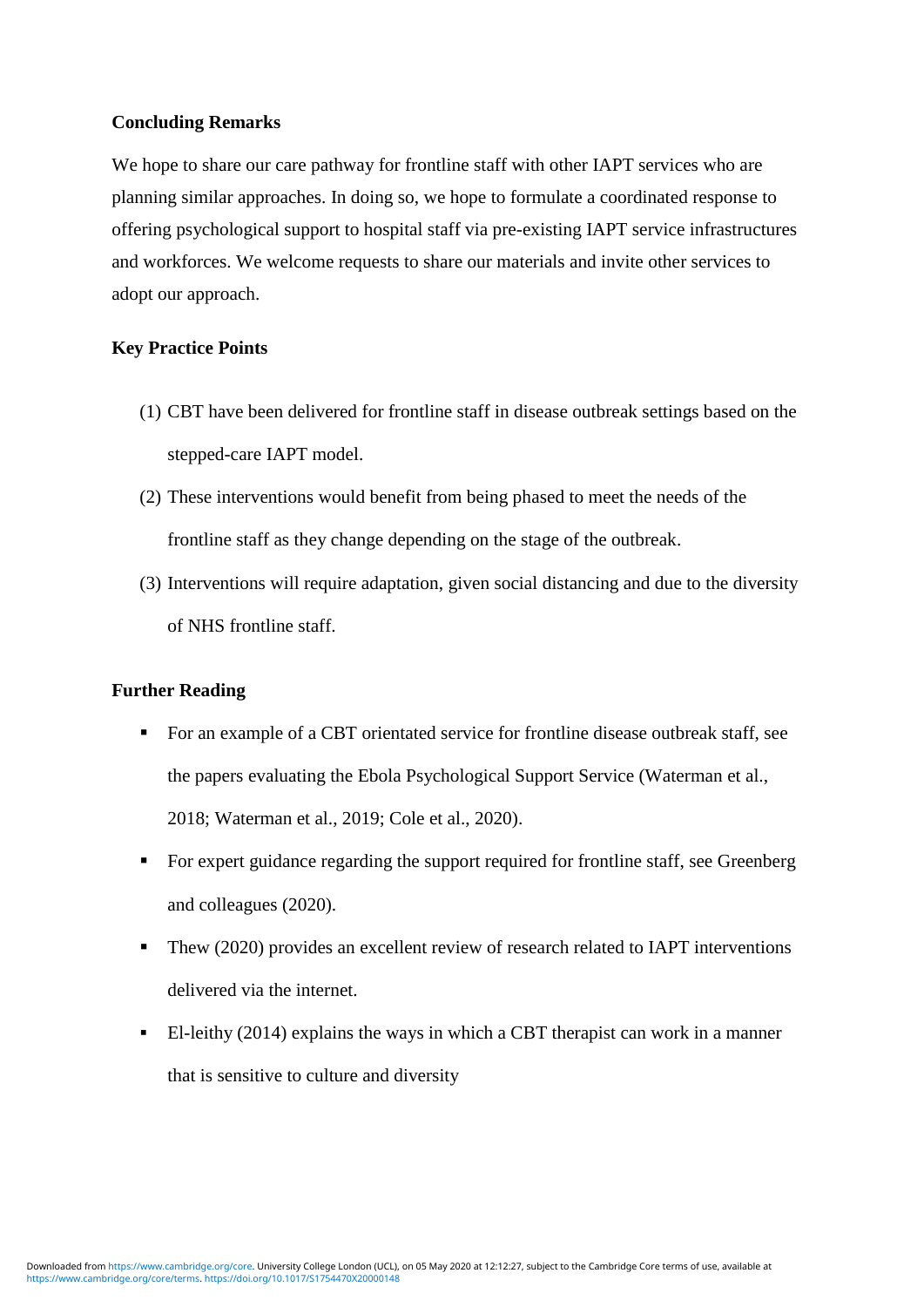#### **References**

- Albert, I. (2019). *Psychological Trauma Outreach, Screen and Support Service for London Terrorist Incidents October 2017-Sep 2019*. Retrieved from: [https://www.kcl.ac.uk/ioppn/depts/pm/research/imparts/Quick-links/Seminar-](https://www.kcl.ac.uk/ioppn/depts/pm/research/imparts/Quick-links/Seminar-Slides/Seminar-15/06-albert-outreach-and-screen-slam.pdf)[Slides/Seminar-15/06-albert-outreach-and-screen-slam.pdf](https://www.kcl.ac.uk/ioppn/depts/pm/research/imparts/Quick-links/Seminar-Slides/Seminar-15/06-albert-outreach-and-screen-slam.pdf)
- Babin, B. J., & Boles, J. S. (1996). The effects of perceived co-worker involvement and supervisor support on service provider role stress, performance and job satisfaction. *Journal of Retailing, 72*(1), 57–75. https://doi.org/10.1016/S0022-4359(96)90005-6
- Bailey, A. & Heke, S. (2019). *Real World Trauma Therapy in a Changing Environment*. Workshop as part of 'Making CBT Work in Challenging Times, London BMJ (2020). *Covid-19: a physical and mental health epidemic*. Retrieved from: <https://www.bmj.com/content/368/bmj.m764/rr>
- Beck, A. (2019). Understanding Black and Minority Ethnic service user's experience of racism as part of the assessment, formulation and treatment of mental health problems in cognitive behaviour therapy. *The Cognitive Behaviour Therapist, 12*. doi:10.1017/S1754470X18000223
- Billings J., Kember, T., Greene, T., Grey, N., El-Leithy, S., Lee, D., … Bloomfield, M. (2020). *Guidance for Planners of the Psychological Response to Stress Experienced by Hospital Staff Associated with COVID: Early Interventions*. Retrieved from: [https://232fe0d6-f8f4-43eb-bc5d-](https://232fe0d6-f8f4-43eb-bc5d-6aa50ee47dc5.filesusr.com/ugd/6b474f_5626bd1321da4138b1b43b78b8de2b20.pdf)

[6aa50ee47dc5.filesusr.com/ugd/6b474f\\_5626bd1321da4138b1b43b78b8de2b20.pdf](https://232fe0d6-f8f4-43eb-bc5d-6aa50ee47dc5.filesusr.com/ugd/6b474f_5626bd1321da4138b1b43b78b8de2b20.pdf)

Brewin, C. R., Fuchkan, N., Huntley, Z., Robertonson, M., Thompson, M., Scragg, P., d'Ardenne, P., & Ehlers, A. (2010). Outreach and screening following the 2005 London bombings: usage and outcomes. *Psychological Medicine, 40*(12), 2049-2057. doi: 10.1017/S0033291710000206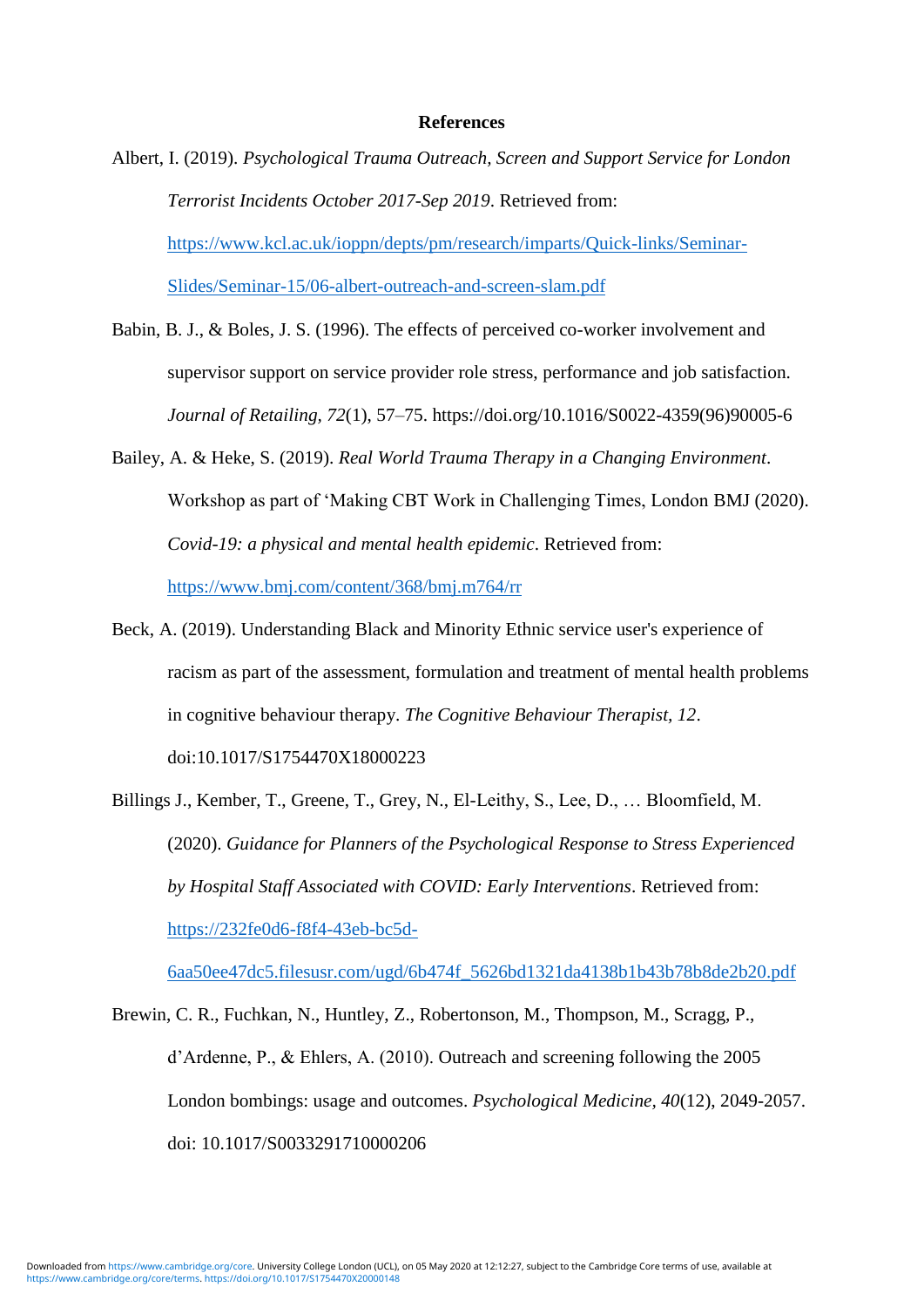Brewin, C. R., Rose, S., Andrews, B., Green, J., Tata, P., McEvedy, C., Turner, S., & Foa, E. B. (2002). Brief screening instrument for post-traumatic stress disorder. *The British Journal of Psychiatry, 181*, 158-162.

British Psychological Society. (2020). *Guidance for Psychological Professionals during the Covid-19 Pandemic*. Retrieved from:

[https://www.bps.org.uk/sites/www.bps.org.uk/files/News/News%20-](https://www.bps.org.uk/sites/www.bps.org.uk/files/News/News%20-%20Files/Psychological%20needs%20of%20healthcare%20staff.pdf) [%20Files/Psychological%20needs%20of%20healthcare%20staff.pdf](https://www.bps.org.uk/sites/www.bps.org.uk/files/News/News%20-%20Files/Psychological%20needs%20of%20healthcare%20staff.pdf)

- Brooks, S., Amlot, R., Rubin, G. J., & Greenberg, N. (2020). Psychological resilience and post-traumatic growth in disaster-exposed organisations: overview of the literature. *BMJ Military Health*, *166*, 52-56. doi: 10.1136/jramc-2017-000876 pmid:29420257
- Brooks, S. K., Dunn, R., Sage, C. M. A., Amlôt, R., Greenberg, N., & Rubin, J. (2015). Risk and resilience factors affecting the psychological wellbeing of individuals deployed in humanitarian relief roles after a disaster. *Journal of Mental Health, 24*(6), 385-413. doi: : 10.3109/09638237.2015.1057334
- Brooks, S. K., Dunn, R., Amlôt, R., Rubin, G. J., & Greenberg, N. A Systematic, Thematic Review of Social and Occupational Factors Associated With Psychological Outcomes in Healthcare Employees During an Infectious Disease Outbreak. *Journal of Occupational and Environmental Medicine, 60*(3), 248-257. doi:

10.1097/JOM.0000000000001235

Cabinet Office (2020). *Guidance for schools, childcare providers, colleges and local authorities in England on maintaining educational provision*. Retrieved from: [https://www.gov.uk/government/publications/coronavirus-covid-19-maintaining](https://www.gov.uk/government/publications/coronavirus-covid-19-maintaining-educational-provision/guidance-for-schools-colleges-and-local-authorities-on-maintaining-educational-provision)[educational-provision/guidance-for-schools-colleges-and-local-authorities-on](https://www.gov.uk/government/publications/coronavirus-covid-19-maintaining-educational-provision/guidance-for-schools-colleges-and-local-authorities-on-maintaining-educational-provision)[maintaining-educational-provision](https://www.gov.uk/government/publications/coronavirus-covid-19-maintaining-educational-provision/guidance-for-schools-colleges-and-local-authorities-on-maintaining-educational-provision)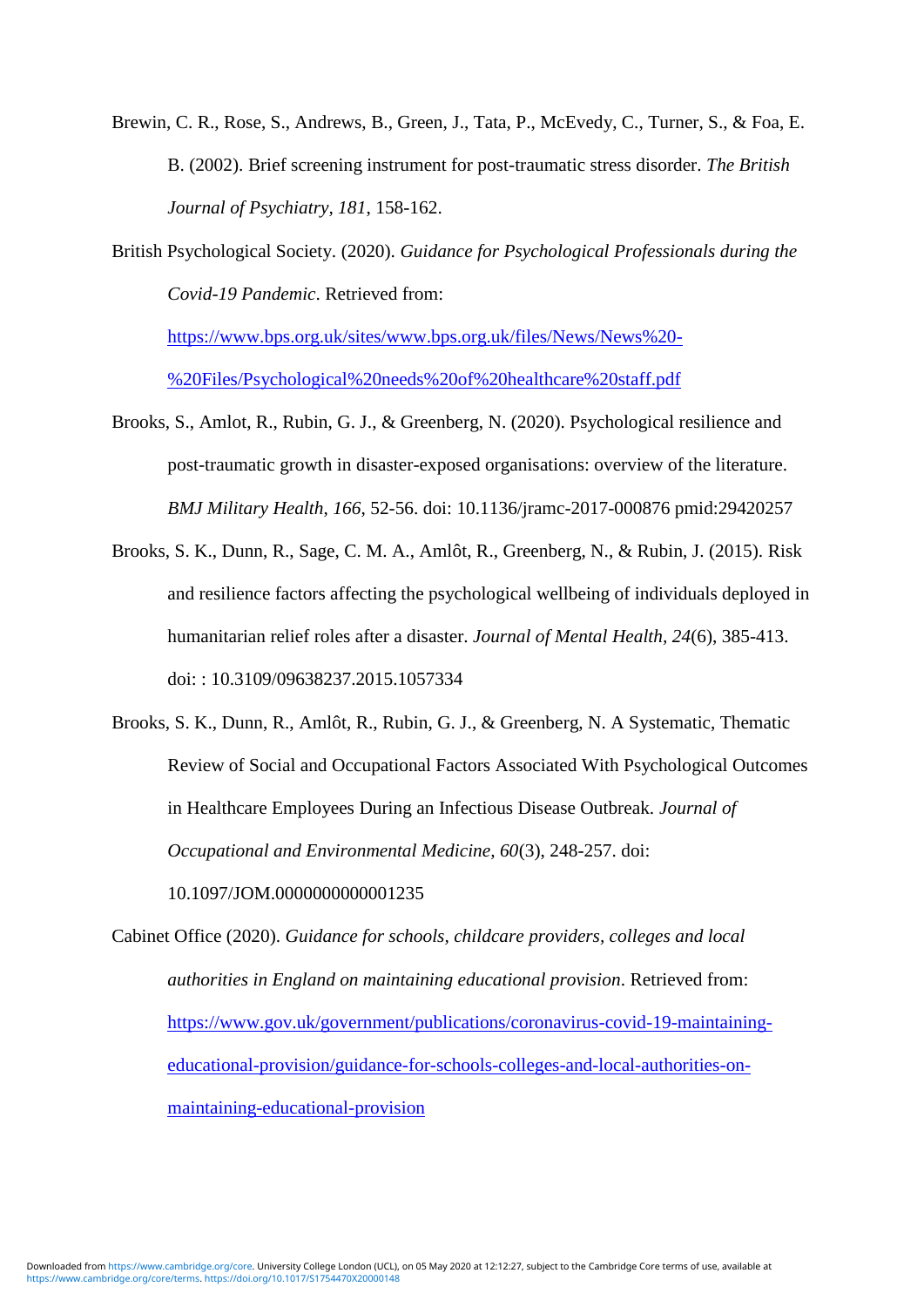- Chen, Q., Liang, M., Li, Y.., Guo, J., Fei, D., Wang, L.. … Zhang, Z. (2020). Mental health care for medical staff in China during the COVID-19 outbreak. The Lancet Psychiatry, 7(4), 15-16. doi: 10.1016/S2215-0366(20)30078-X
- Clark, D. (2011). Implementing NICE guidelines for the psychological treatment of depression and anxiety disorders: the IAPT experience. *International Review of Psychiatry, 23*(4), 318-327. doi: 10.3109/09540261.2011.606803.
- Clark, D, Canvin, L., Green, J., Layard, R., Pilling, S., & Janecka, M. (2018). Transparency about the outcomes of mental health services (IAPT approach): an analysis of public data. *The Lancet, 391*(10121), 679-686. doi: 10.1016/S0140-6736(17)32133-5
- Cole, C. L., Waterman, S., Hunter, E. C. M., Bell, V., Greenberg, N., Rubin, J., & Beck, A. (In Press). Effectiveness of Small Group Cognitive Behavioural Therapy for Anxiety and Depression in Ebola Treatment Centre Staff in Sierra Leone. *International Review of Psychiatry.* doi: 10.1080/09540261.2020.1750800
- Dean, W., Talbot, S., & Dean, A. (2019). Reframing Clinician Distress: Moral Injury Not Burnout. *Federal Practitioner, 36*(9), 400-402.
- Delgadillo, J., Asaria, M., Ali, S. & Gilbody, S. (2016). On poverty, politics and psychology: the socioeconomic gradient of mental healthcare utilisation and outcomes. *British Journal of Psychiatry, 209*(5), 429-430.
- El-Leithy, S. (2014). *Working with diversity in CBT in How to Become a More Effective CBT Therapist: Mastering Metacompetence in Clinical Practice* , 44-62.
- Flanagan, E., Chadwick, R., Goodrich, J., Ford, C., & Wickens, R. (2019). Reflection for all healthcare staff: a national evaluation of Schwartz rounds. *Journal of Interprofessional Care, 34,* 140-142. doi:10.1080/13561820.2019.1636008
- Flowers, S., Bradfield, C., Potter, R., Waites, B., Neal, A., Simmons, J., & Stott, N. (2018). 'Taking care, giving care' rounds: An intervention to support compassionate care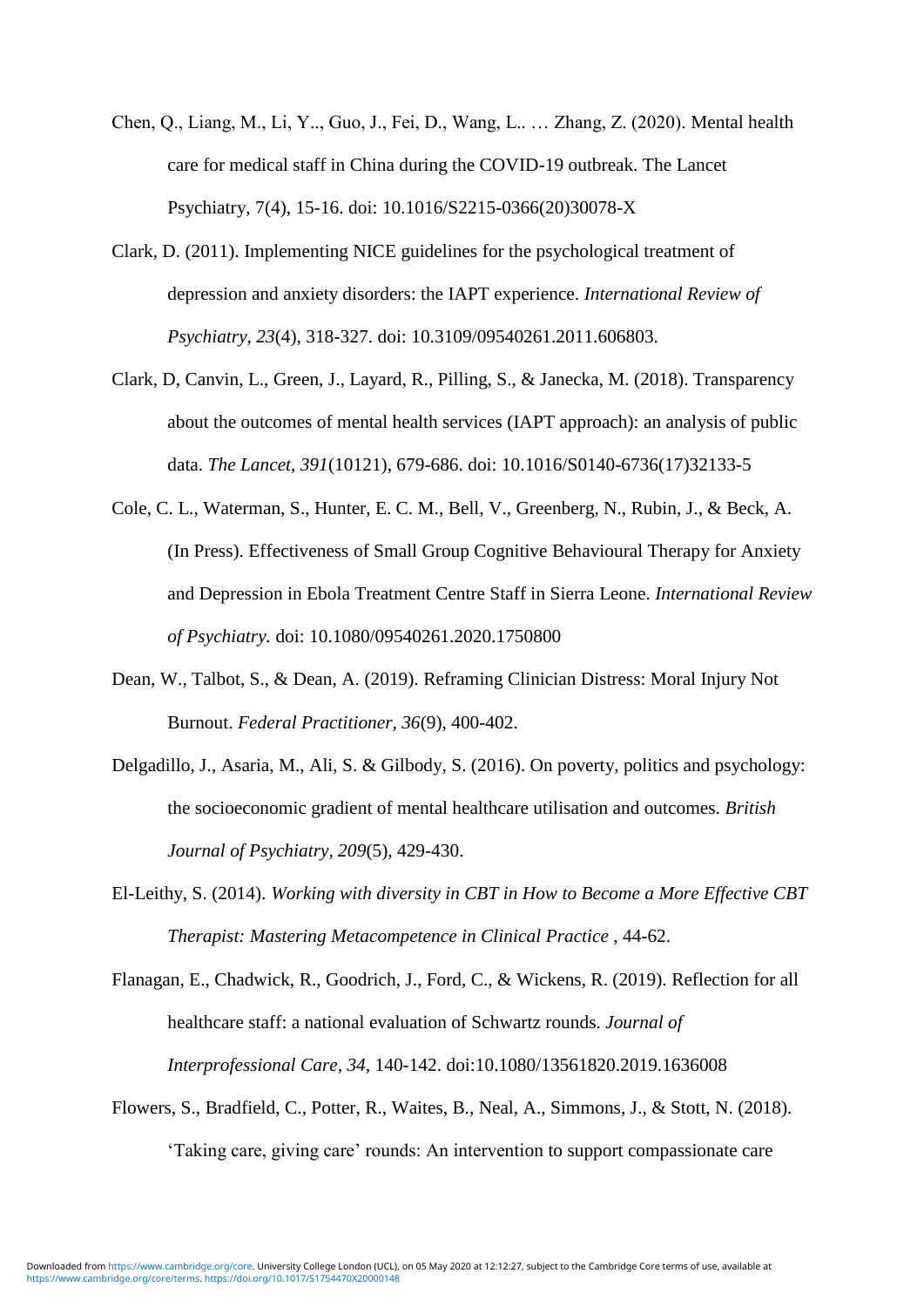amongst healthcare staff. *Clinical Psychology Forum*. Retrieved from:

https://www.researchgate.net/publication/323679757 Taking care giving care' rou [nds\\_An\\_intervention\\_to\\_support\\_compassionate\\_care\\_amongst\\_healthcare\\_staff](https://www.researchgate.net/publication/323679757_)

- Greenberg, N., Docherty, M., Gnanapragasam, S., & Wessely, S. (2020). Managing mental health challenges faced by healthcare workers during covid-19 pandemic. *BMJ, 368*. doi: 10.1136/bmj.m1211
- Gerda, C. (2016). Healing doctors through groups: creating time to reflect together. *British Journal of General Practice*. doi: 10.3399/bjgp16X687469
- Huang, D., Yang, L. H., & Pescosolido, B. A. (2019). Understanding the public's profile of mental health literacy in China: a nationwide study. *BMC Psychiatry, 19*. doi: 10.1186/s12888-018-1980-8

Intensive Care National Audit and Research Centre. (2020). *ICNARC report on COVID-19 in critical care 10 April 2020.* Retrieved from: [https://www.icnarc.org/DataServices/Attachments/Download/c31dd38d-d77b-ea11-](https://www.icnarc.org/DataServices/Attachments/Download/c31dd38d-d77b-ea11-9124-00505601089b)

[9124-00505601089b](https://www.icnarc.org/DataServices/Attachments/Download/c31dd38d-d77b-ea11-9124-00505601089b)

- Jackson, H. (2018). Retaining and valuing newly qualified nursing staff: evaluation of a peer support group. *Mental Health Practice*. doi: 10.7748/mhp.2018.e1241
- Kroenke, K., Spitzer, R. L., & Williams, J. B. (2001). The PHQ-9: validity of a brief depression severity measure. *Journal of General Internal Medicine*, 16(9), 606-613.
- Lai, J., Ma, S., & Wang, Y. (2020).Factors Associated With Mental Health Outcomes Among Health Care Workers Exposed to Coronavirus Disease 2019. *JAMA Network Open, 3*(3). doi: 0.1001/jamanetworkopen.2020.3976
- Levinson, M. (2011). *The Civic Empowerment Gap: Defining the Problem and Locating Solutions.* Retrieved from: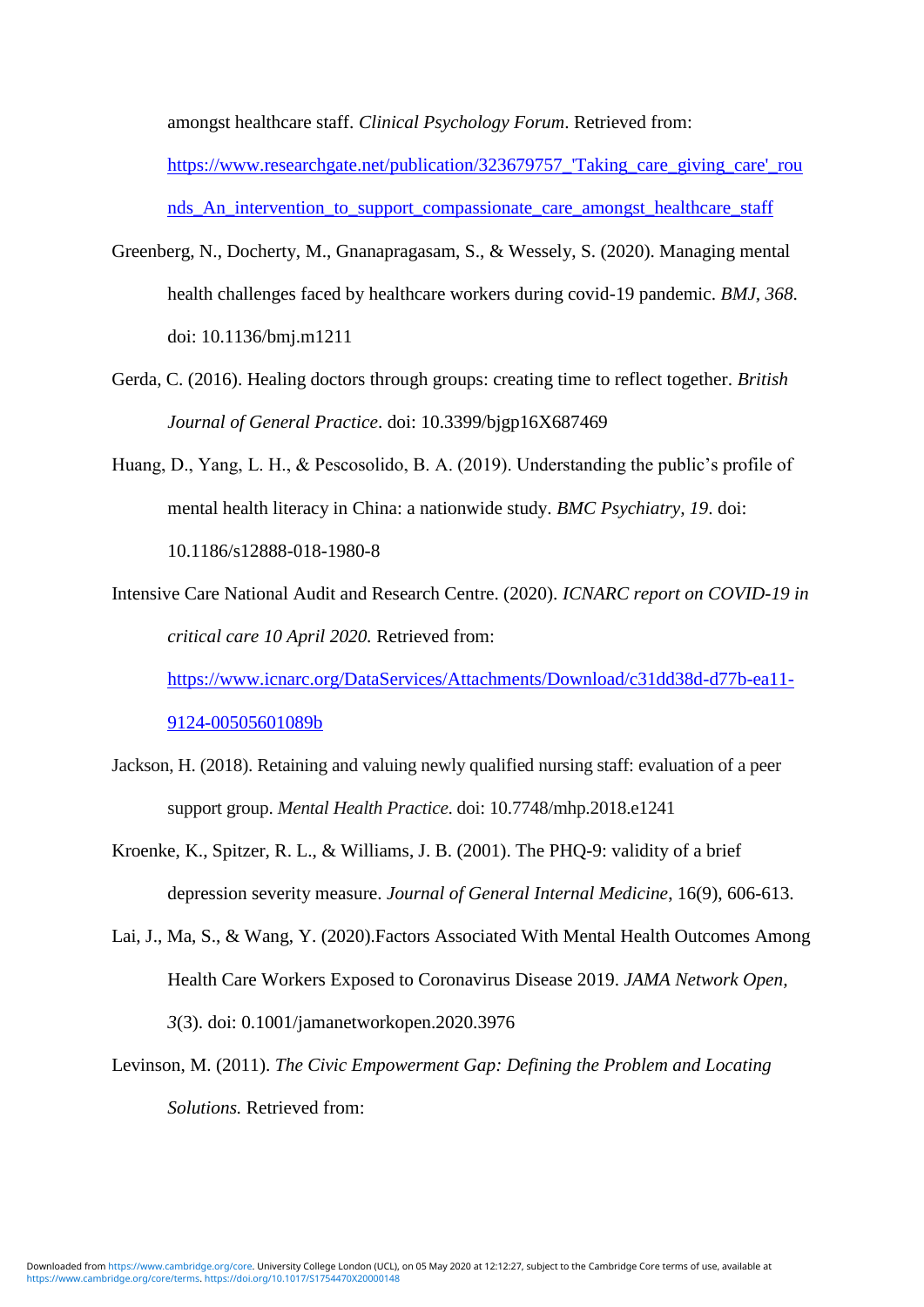[https://dash.harvard.edu/bitstream/handle/1/8454069/Levinson%20The%20Civic%20](https://dash.harvard.edu/bitstream/handle/1/8454069/Levinson%20The%20Civic%20Empowerment%20Gap.pdf) [Empowerment%20Gap.pdf](https://dash.harvard.edu/bitstream/handle/1/8454069/Levinson%20The%20Civic%20Empowerment%20Gap.pdf)

Maslow, A. H. (1943). [A theory of human motivation.](https://psychclassics.yorku.ca/Maslow/motivation.htm) *Psychological Review, 50*(4), 370-96.

- Makwana, N. (2019). Disaster and its impact on mental health: A narrative review. *Journal of Family Medicine and Primary Care, 8*(10), 3090-3095. doi: 10.4103/jfmpc.jfmpc\_893\_19
- McKinley, N., McCain, R. S., Convie, L., (2020). Resilience, burnout and coping mechanisms in UK doctors: a cross-sectional study. *BMJ Open*, *10*. doi: 10.1136/bmjopen-2019-03176
- Moore, G. F., Audrey, S., Barker, M., Bond, L., Bonell, C., Hardeman, W., … Baird, J. (2015). Process evaluation of complex interventions: Medical Research Council guidance. *The BMJ, 350*. doi: 10.1136/bmj.h1258
- Mundt, J. C., Marks, I. M., Shear, M. K. & Greist, J. M. (2002). The Work and Social Adjustment Scale: a simple measure of impairment in functioning. *The British Journal of Psychiatry*, *180*(5), 461-464.

National Collaborating Centre for Mental Health (2019). *The Improving Access to* 

*Psychological Therapies Manual*. Retrieved from: [https://www.england.nhs.uk/wp-](https://www.england.nhs.uk/wp-content/uploads/2019/12/iapt-manual-v3.pdf)

[content/uploads/2019/12/iapt-manual-v3.pdf](https://www.england.nhs.uk/wp-content/uploads/2019/12/iapt-manual-v3.pdf)

NHS Digital (2020). *NHS workforce – Ethnicity Facts and Figures*. Retrieved from: [https://www.ethnicity-facts-figures.service.gov.uk/workforce-and-](https://www.ethnicity-facts-figures.service.gov.uk/workforce-and-business/workforce-diversity/nhs-workforce/latest)

[business/workforce-diversity/nhs-workforce/latest](https://www.ethnicity-facts-figures.service.gov.uk/workforce-and-business/workforce-diversity/nhs-workforce/latest)

NICE (2011). *Common mental health disorders: identification and pathways to care. Clinical Guideline 123*. Retrieved from: [www.nice.org.uk/guidance/cg123](http://www.nice.org.uk/guidance/cg123)

NICE (2018). *Post-traumatic stress disorder - NICE guideline [NG116].* Retrieved from: <https://www.nice.org.uk/guidance/ng116>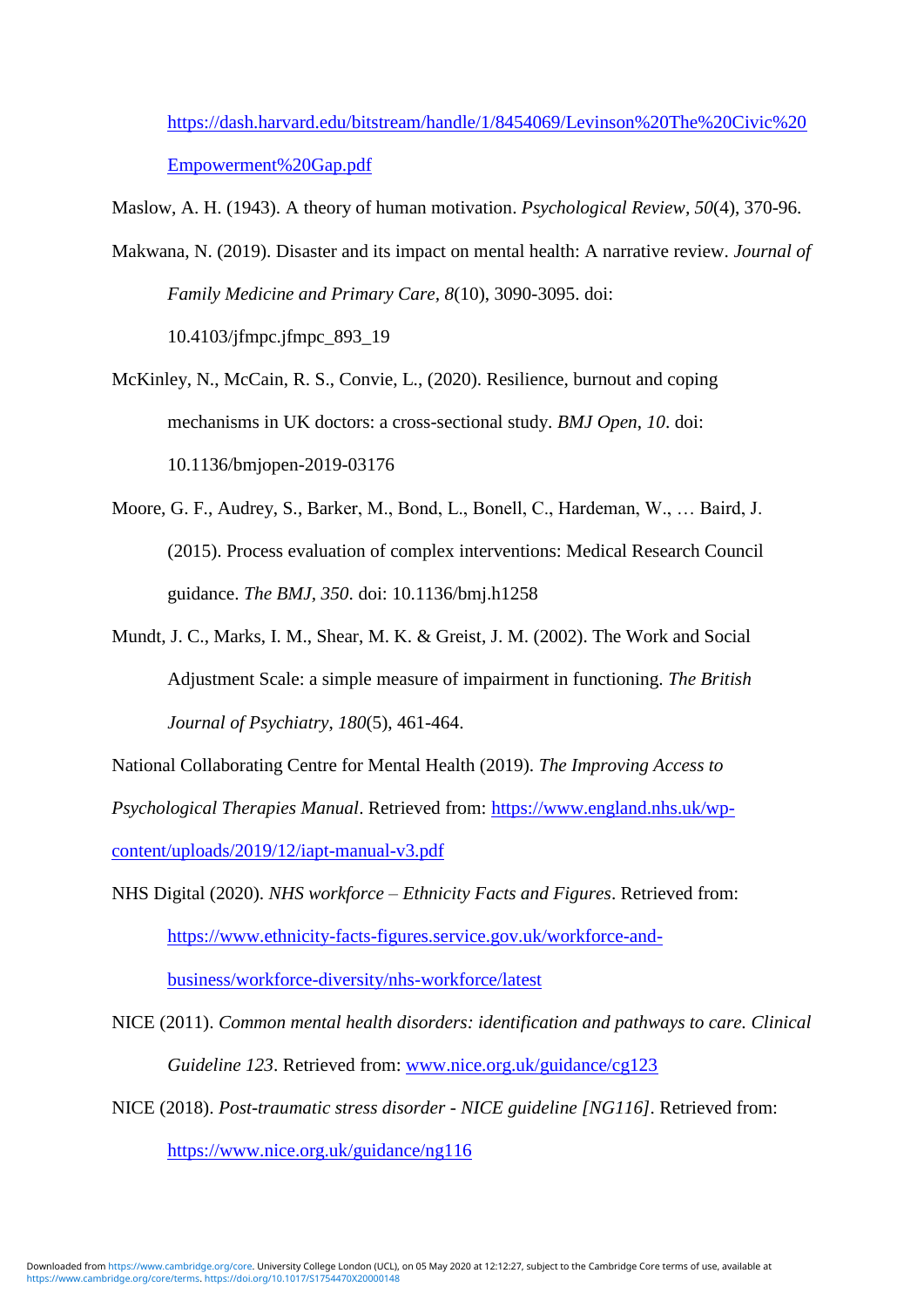NHS digital (2020). *Psychological Therapies: reports on the use of IAPT services, England – January 2020*. Retrieved from: [https://digital.nhs.uk/data-and](https://digital.nhs.uk/data-and-information/publications/statistical/psychological-therapies-report-on-the-use-of-iapt-services/january-2020-final-including-reports-on-the-iapt-pilots)[information/publications/statistical/psychological-therapies-report-on-the-use-of-iapt](https://digital.nhs.uk/data-and-information/publications/statistical/psychological-therapies-report-on-the-use-of-iapt-services/january-2020-final-including-reports-on-the-iapt-pilots)[services/january-2020-final-including-reports-on-the-iapt-pilots](https://digital.nhs.uk/data-and-information/publications/statistical/psychological-therapies-report-on-the-use-of-iapt-services/january-2020-final-including-reports-on-the-iapt-pilots)

- Perlis, R. H. (2020). Exercising Heart and Head in Managing Coronavirus Disease 2019 in Wuhan. *JAMA Network Open.* doi: 10.1001/jamanetworkopen.2020.4006
- Public Health England (2020). *Guidance on Social Distancing for Everyone in the UK.* Retrieved from: [https://www.gov.uk/government/publications/covid-19-guidance-on](https://www.gov.uk/government/publications/covid-19-guidance-on-social-distancing-and-for-vulnerable-people/guidance-on-social-distancing-for-everyone-in-the-uk-and-protecting-older-people-and-vulnerable-adults)[social-distancing-and-for-vulnerable-people/guidance-on-social-distancing-for](https://www.gov.uk/government/publications/covid-19-guidance-on-social-distancing-and-for-vulnerable-people/guidance-on-social-distancing-for-everyone-in-the-uk-and-protecting-older-people-and-vulnerable-adults)[everyone-in-the-uk-and-protecting-older-people-and-vulnerable-adults](https://www.gov.uk/government/publications/covid-19-guidance-on-social-distancing-and-for-vulnerable-people/guidance-on-social-distancing-for-everyone-in-the-uk-and-protecting-older-people-and-vulnerable-adults)
- Raven, J., Wurie, H. & Witter, S. (2018). Health workers' experiences of coping with the Ebola epidemic in Sierra Leone's health system: a qualitative study. *BMC Health Service Research, 18*. doi: 10.1186/s12913-018-3072-3
- Scior, K., & Clements, H. (2020*). Proposed Pilot and Formative Evaluation of 20minCareSpace*. Unpublished Manuscript.
- Spitzer, R. L., Kroenke, K., Williams, J. B., & Lowe, B. (2006). A brief measure for assessing generalized anxiety disorder: the GAD-7. *Archives of Internal Medicine*, 166(10), 1092-1097.
- Sue, S., Zane, N., Nagayama Hall, G. C., & Berger, L. K. (2009). The case for cultural competency in psychotherapeutic interventions. *Annual review of psychology, 60* , 525 48.
- Sweeney, A., & Taggart, D. (2018). (Mis)understanding trauma-informed approaches in mental health. *Journal of Mental Health, 27*(5). doi: 10.1080/09638237.2018.1520973
- Taylor, C., Xyrichis, A., Leamy, M. C., Reynolds, E., & Maben, J. (2018). Can Schwartz Center Rounds support healthcare staff with emotional challenges at work, and how